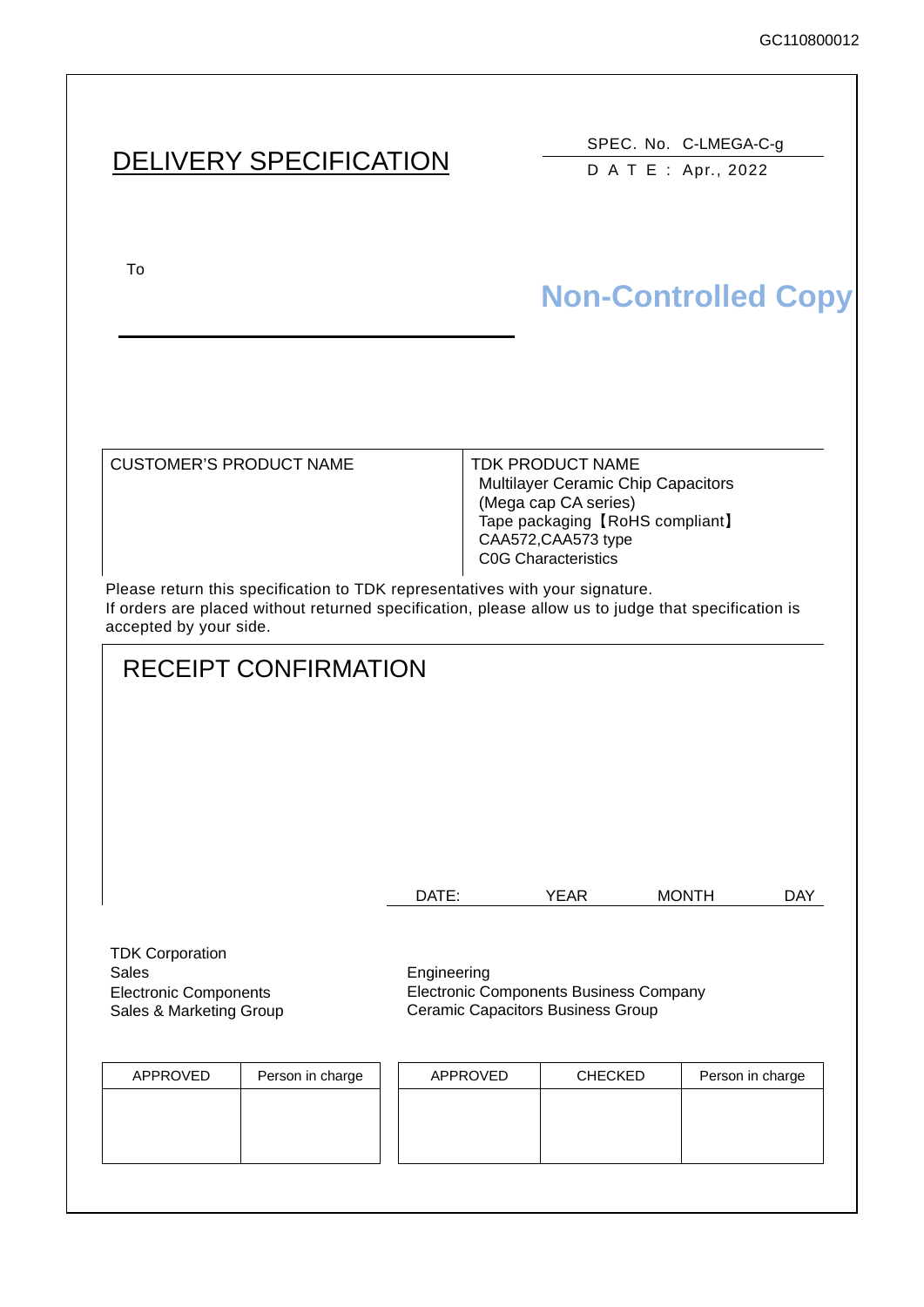#### **SCOPE**

This delivery specification shall be applied to Multilayer ceramic chip capacitors (Mega cap CA series) to be delivered to

#### **PRODUCTION PLACES**

Production places defined in this specification shall be TDK Corporation, TDK Xiamen Co.,Ltd, TDK(Suzhou)Co.,Ltd and TDK Components U.S.A.Inc.

#### **PRODUCT NAME**

The name of the product to be defined in this specifications shall be CAA57◇○○○△△□□□×.

#### **REFERENCE STANDARD**

| $JIS \, C \, 5101 - 1 : 2010$ | Fixed capacitors for use in electronic equipment-Part 1: Generic specification                    |
|-------------------------------|---------------------------------------------------------------------------------------------------|
| $C$ 5101 - 21 : 2014          | Fixed capacitors for use in electronic equipment-Part 21 : Sectional specification                |
|                               | : Fixed surface mount multilayer capacitors of ceramic dielectric, Class1                         |
| $C$ 0806 $-3:2014$            | Packaging of components for automatic handling - Part 3 : Packaging of                            |
|                               | surface mount components on continuous tapes                                                      |
|                               | JEITA RCR-2335 C 2014 Safety application guide for fixed ceramic capacitors for use in electronic |
|                               | equipment                                                                                         |

#### **CONTENTS**

- 1. CODE CONSTRUCTION
- 2. OPERATING TEMPERATURE RANGE
- 3. STORING CONDITION AND TERM
- 4. INDUSTRIAL WASTE DISPOSAL
- 5. PERFORMANCE
- 6. INSIDE STRUCTURE AND MATERIAL
- 7. PACKAGING
- 8. RECOMMENDATION
- 9. SOLDERING CONDITION
- 10. CAUTION
- 11. TAPE PACKAGING SPECIFICATION

#### **EXPLANATORY NOTE**

When the mistrust in the spec arises, this specification is given priority. And it will be confirmed by written spec change after conference of both posts involved.

This specification warrants the quality of the ceramic chip capacitor. Capacitors should be evaluated or confirmed a state of mounted on your product.

If the use of the capacitors goes beyond the bounds of this specification, we can not afford to guarantee.

| Division                          | Date         | SPEC. No.   |
|-----------------------------------|--------------|-------------|
| Ceramic Capacitors Business Group | April., 2022 | C-LMEGA-C-g |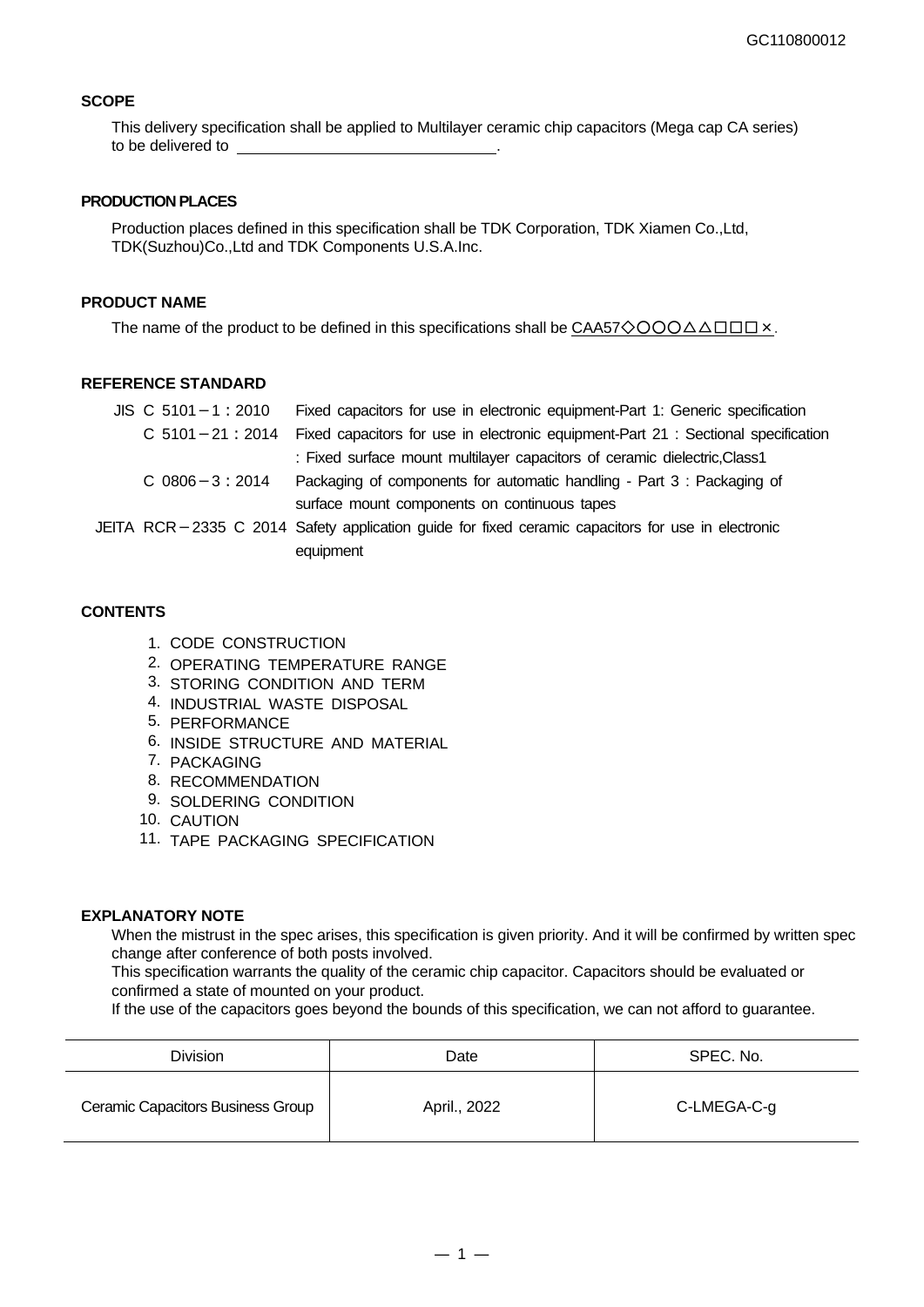## **1. CODE CONSTRUCTION**

| (Example)  | CА<br>CA<br>(1) | Α<br>A<br>(2) | 57<br>57<br>(3) | 2<br>- 3<br>(4) | C <sub>0</sub> G<br>C <sub>0</sub> G<br>(5) | 3A<br>2J<br>(6) | 303<br>304<br>(7) | (8) | (9)    | OOOO<br>೦೦೦೦<br>(10) |
|------------|-----------------|---------------|-----------------|-----------------|---------------------------------------------|-----------------|-------------------|-----|--------|----------------------|
| (1) Series |                 |               |                 |                 |                                             |                 |                   |     | Symbol | <b>Series</b>        |
|            |                 |               |                 |                 |                                             |                 |                   |     | CA     | Mega cap CA series   |

(2) TDK's auxiliary code

(3) Type







| Structure      |   | Dimensions (Unit: mm) |                 |                 |                 |  |  |
|----------------|---|-----------------------|-----------------|-----------------|-----------------|--|--|
| Type<br>Symbol |   | W                     |                 |                 |                 |  |  |
| 57             | າ | $6.00 + 0.50$         | $5.60 \pm 0.50$ | $6.40+0.50$     | 1.20±0.20       |  |  |
| 57             | 3 | $6.00 + 0.50$         | $8.40 \pm 0.50$ | $6.40 \pm 0.50$ | $1.20 \pm 0.20$ |  |  |

\*As for each item, please refer to to detail page on TDK web.

(4) Structure

| Symbol | Structure                     |
|--------|-------------------------------|
|        | 2 side-by-side alignment type |
| 3      | 3 side-by-side alignment type |

(6) Rated Voltage

|                                 | 3 |                  | 3 side-by-side alignment type                         |
|---------------------------------|---|------------------|-------------------------------------------------------|
| (5) Temperature Characteristics |   | Symbol           | Temperature                                           |
|                                 |   |                  | Characteristics                                       |
|                                 |   | C <sub>0</sub> G | $0 \pm 30$ ppm/ $\degree$ C<br>$(-55 - 125^{\circ}C)$ |

| Symbol | Rated Voltage |
|--------|---------------|
| 3 A    | DC 1 kV       |
| 2 J    | DC 630 V      |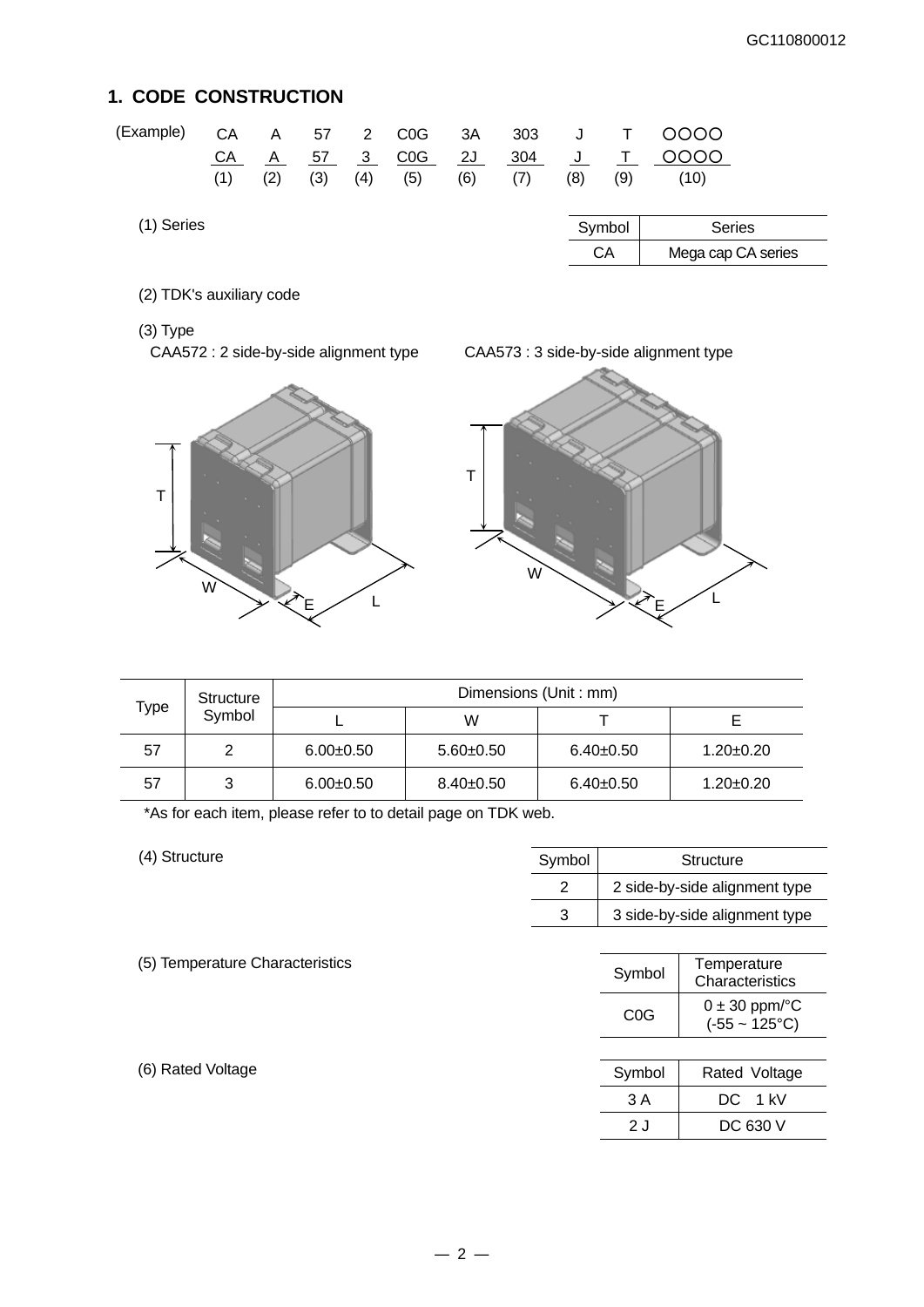(7) Rated Capacitance

Stated in three digits and in units of pico farads (pF). The first and second digits identify the first and second significant figures of the Capacitance, the third digit identifies the multiplier.

| (Example) |                      |
|-----------|----------------------|
| Symbol    | Rated<br>Capacitance |
| 303       | 30,000 pF            |
| 304       | 300,000 pF           |

| (8) Capacitance tolerance | Symbol | Tolerance |  |
|---------------------------|--------|-----------|--|
|                           | J      | ± 5%      |  |
|                           |        |           |  |
| (9) Packaging             | Symbol | Packaging |  |
|                           |        | Taping    |  |

(10) TDK internal code

### **2. OPERATING TEMPERATURE RANGE**

| Min. operating | Max. operating  | Reference      |
|----------------|-----------------|----------------|
| Temperature    | Temperature     | Temperature    |
| -55°C          | $125^{\circ}$ C | $25^{\circ}$ C |

### **3. STORING CONDITION AND TERM**

| Storing temperature | Storing humidity | Storing term                     |
|---------------------|------------------|----------------------------------|
| $5 - 40^{\circ}$ C  | 20~70%RH         | Within 6 months<br>upon receipt. |

### **4. INDUSTRIAL WASTE DISPOSAL**

Dispose this product as industrial waste in accordance with the Industrial Waste Law.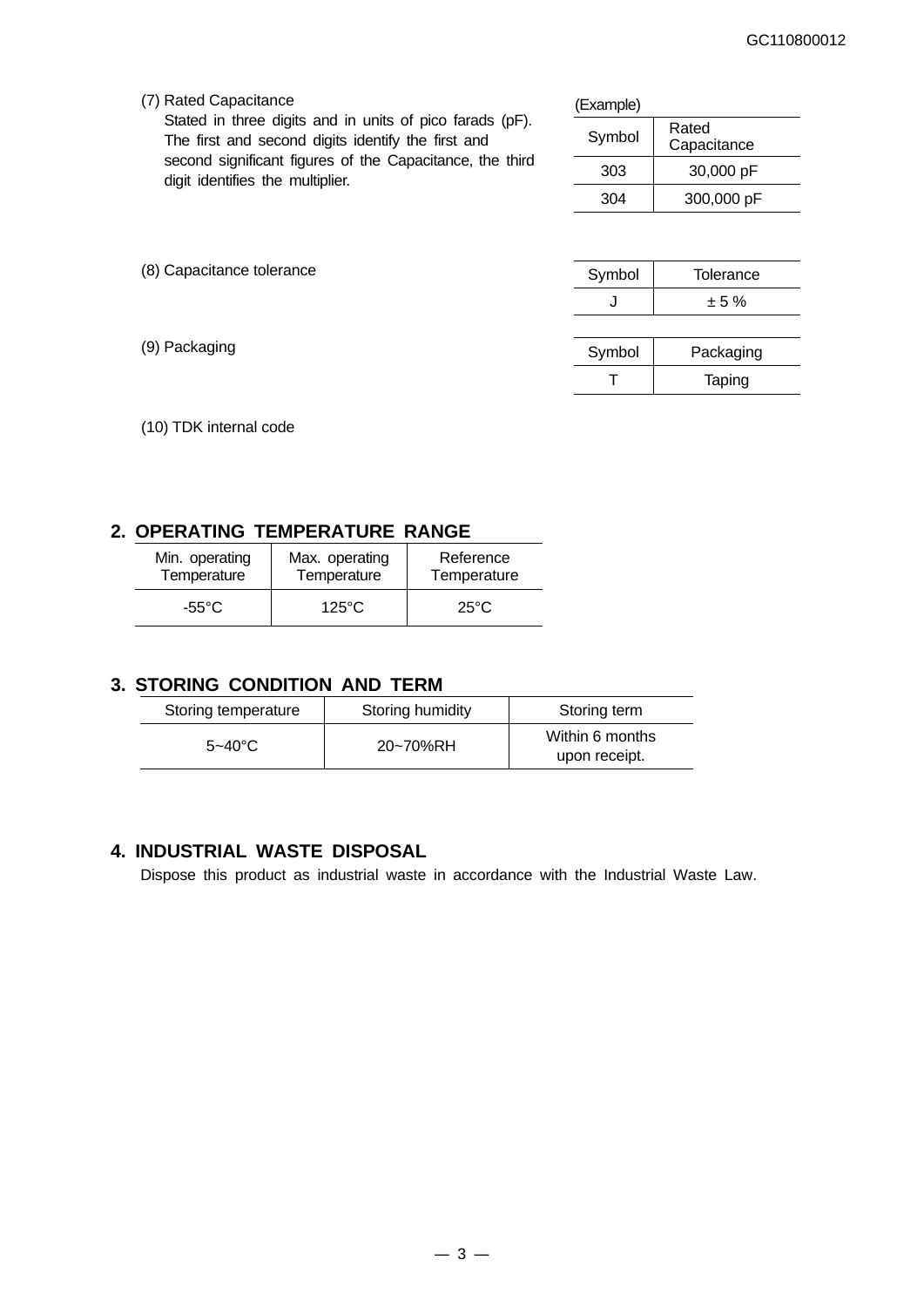## **5. PERFORMANCE**

|                |                                      |                        | Table 1               |             |                                                                     |                                                                                                                                                                                                                              |                                        |
|----------------|--------------------------------------|------------------------|-----------------------|-------------|---------------------------------------------------------------------|------------------------------------------------------------------------------------------------------------------------------------------------------------------------------------------------------------------------------|----------------------------------------|
| No.            |                                      | Item                   |                       |             | Performance                                                         | Test or inspection method                                                                                                                                                                                                    |                                        |
| 1              | <b>External Appearance</b>           |                        | performance.          |             | No defects which may affect                                         | Inspect with magnifying glass(3x)                                                                                                                                                                                            |                                        |
| $\overline{2}$ | <b>Insulation Resistance</b>         |                        | whichever smaller.    |             | 10,000M $\Omega$ or 500M $\Omega \cdot \mu$ F min.,                 | Measuring voltage: 500V DC.<br>Voltage application time: 60s.                                                                                                                                                                |                                        |
| $\mathbf{3}$   | <b>Voltage Proof</b>                 |                        |                       |             | Withstand test voltage without                                      | Rated voltage(RV)                                                                                                                                                                                                            | Apply voltage                          |
|                |                                      |                        |                       |             | insulation breakdown or other                                       | 630V                                                                                                                                                                                                                         | 1.3 $\times$ rated voltage             |
|                |                                      |                        | damage.               |             |                                                                     | 1kV                                                                                                                                                                                                                          | 1.2 $\times$ rated voltage             |
|                |                                      |                        |                       |             |                                                                     | Voltage application time : 1s.<br>Charge / discharge current : 50mA or<br>lower                                                                                                                                              |                                        |
| 4              | Capacitance                          |                        |                       |             | Within the specified tolerance.                                     |                                                                                                                                                                                                                              |                                        |
|                |                                      |                        |                       |             |                                                                     | Measuring<br>frequency                                                                                                                                                                                                       | Measuring<br>voltage                   |
|                |                                      |                        |                       |             |                                                                     | 1kHz±10%                                                                                                                                                                                                                     | $0.5 - 5V$ rms.                        |
| 5              | Q                                    |                        | TDK web.              |             | Please refer to detail page on                                      | See No.4 in this table for measuring<br>condition.                                                                                                                                                                           |                                        |
| 6              | Temperature                          |                        |                       |             |                                                                     | Temperature coefficient shall be                                                                                                                                                                                             |                                        |
|                | Characteristics                      |                        | T.C.                  |             | <b>Temperature Coefficient</b>                                      | calculated based on values at 25°C and                                                                                                                                                                                       |                                        |
|                | of Capacitance                       |                        |                       |             | (ppm/°C)                                                            | 85°C temperature.                                                                                                                                                                                                            |                                        |
|                |                                      |                        | C <sub>0</sub> G      |             | $0 \pm 30$                                                          |                                                                                                                                                                                                                              |                                        |
|                |                                      |                        | drift                 | Capacitance | Within $\pm$ 0.2%                                                   | be -10°C and -25°C.                                                                                                                                                                                                          | Measuring temperature below 25°C shall |
| $\overline{7}$ | Robustness of<br><b>Terminations</b> |                        | abnormal signs.       |             | No sign of termination coming off,<br>breakage of ceramic, or other | Reflow solder the capacitors on a<br>P.C.Board shown in Appendix 2.<br>Apply a pushing force gradually at the<br>center of a specimen in a horizontal<br>direction of P.C.board.<br>Pushing force: 5N<br>Holding time: 10±1s | Pushing force<br>P.C.Board             |
| 8              | Bending                              | External<br>appearance | No mechanical damage. |             |                                                                     | Capacitor<br>Reflow solder the capacitor on<br>a P.C.Board shown in Appendix1.<br>F<br>R <sub>5</sub><br>5<br>45<br>45<br>(Unit : mm)                                                                                        |                                        |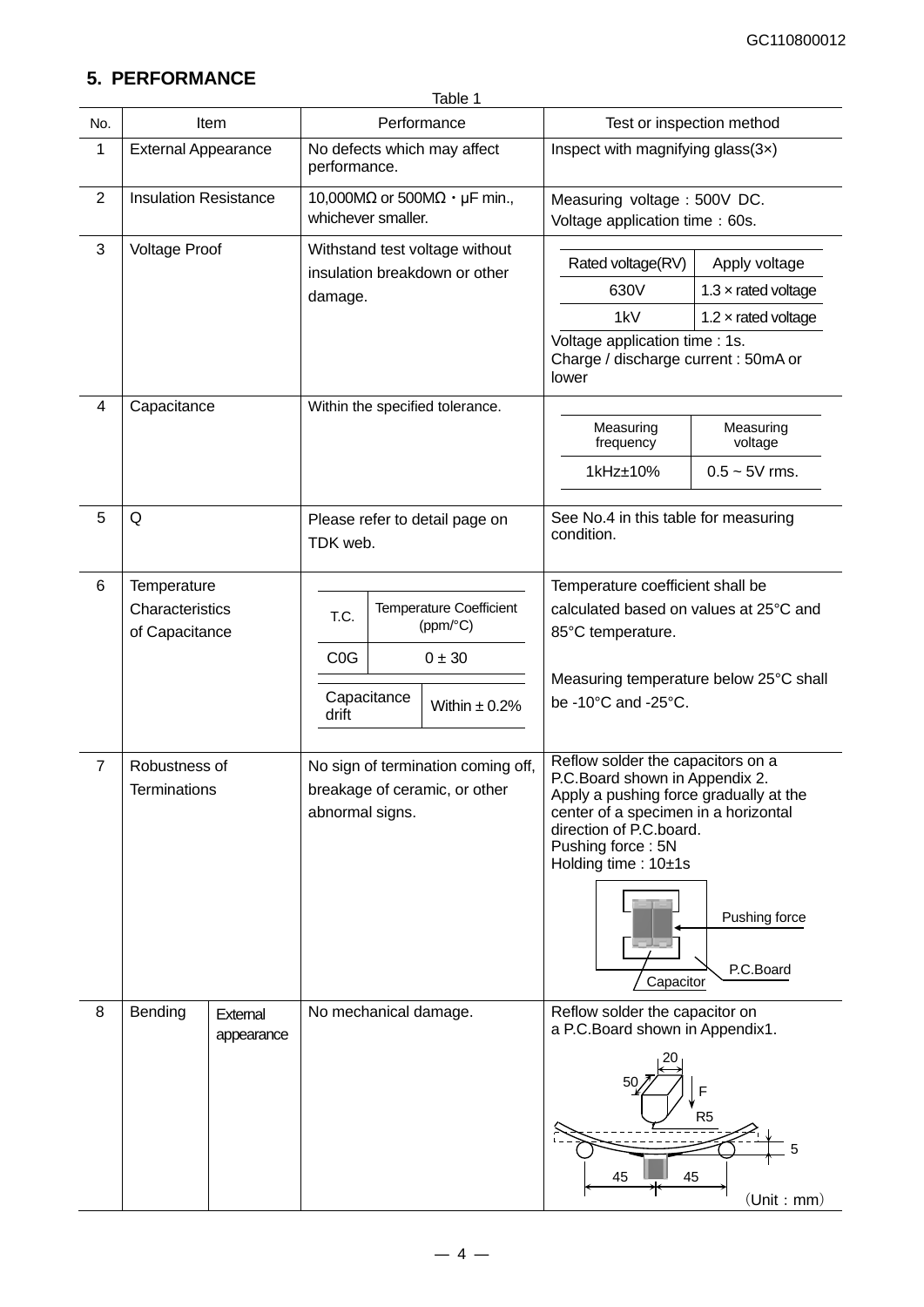(continued)

| No. | <b>Item</b>                 |                                              |                                                              | Performance                                                                                                                                                                                                                                                       |                     | Test or inspection method                                                                                                                                                  |                                |
|-----|-----------------------------|----------------------------------------------|--------------------------------------------------------------|-------------------------------------------------------------------------------------------------------------------------------------------------------------------------------------------------------------------------------------------------------------------|---------------------|----------------------------------------------------------------------------------------------------------------------------------------------------------------------------|--------------------------------|
| 9   | Solderability               |                                              | concentrated in one area.                                    | Both end faces and the contact are<br>as shall be covered with a smooth<br>and bright solder coating with no m<br>ore than a small amount of scatter<br>ed imperfections such as pinholes<br>or un-wetted or de-wetted areas.<br>These imperfections shall not be |                     | Solder: Sn-3.0Ag-0.5Cu<br>Reflow solder the capacitor on a<br>P.C.Board shown in Appendix2.<br>Please refer to No.5 Soldering in<br>10.CAUTION for soldering condition.    |                                |
| 10  | Vibration                   | External<br>appearance<br>Capacitance        | No mechanical damage.<br>Characteristics<br>C <sub>0</sub> G | Change from the<br>value before test<br>± 2.5%                                                                                                                                                                                                                    |                     | Frequency: 10~55~10Hz<br>Reciprocating sweep time: 1 min.<br>Amplitude: 1.5mm<br>Repeat this for 2h each in 3<br>perpendicular directions(Total 6h).                       |                                |
|     |                             | Q                                            | 1,000 min.                                                   |                                                                                                                                                                                                                                                                   | testing.            | Reflow solder the capacitors on a<br>P.C.Board shown in Appendix 2 before                                                                                                  |                                |
| 11  | <b>Temperature</b><br>Cycle | External<br>appearance                       | No mechanical damage.                                        |                                                                                                                                                                                                                                                                   |                     | Expose the capacitors in the condition<br>step1 through step 4 listed in the<br>following table.                                                                           |                                |
|     |                             | Capacitance                                  | Characteristics<br>C <sub>0</sub> G                          | Change from the<br>value before test<br>Please contact<br>with our sales<br>representative.                                                                                                                                                                       | Step<br>1           | Temp. cycle: 100 cycles<br>Temperature(°C)<br>$-55 \pm 3$                                                                                                                  | Time(min.)<br>30±3             |
|     |                             | Q                                            | 1,000 min.                                                   |                                                                                                                                                                                                                                                                   | $\overline{2}$<br>3 | Ambient Temp.<br>$125 \pm 2$                                                                                                                                               | $2 \sim 5$<br>30 <sub>±2</sub> |
|     |                             | Insulation<br>Resistance<br>Voltage<br>proof | Meet the initial spec.<br>damage.                            | No insulation breakdown or other                                                                                                                                                                                                                                  | 4<br>testing.       | Ambient Temp.<br>Leave the capacitors in ambient<br>condition for 6~24h before<br>measurement.<br>Reflow solder the capacitors on a<br>P.C.Board shown in Appendix2 before | $2 - 5$                        |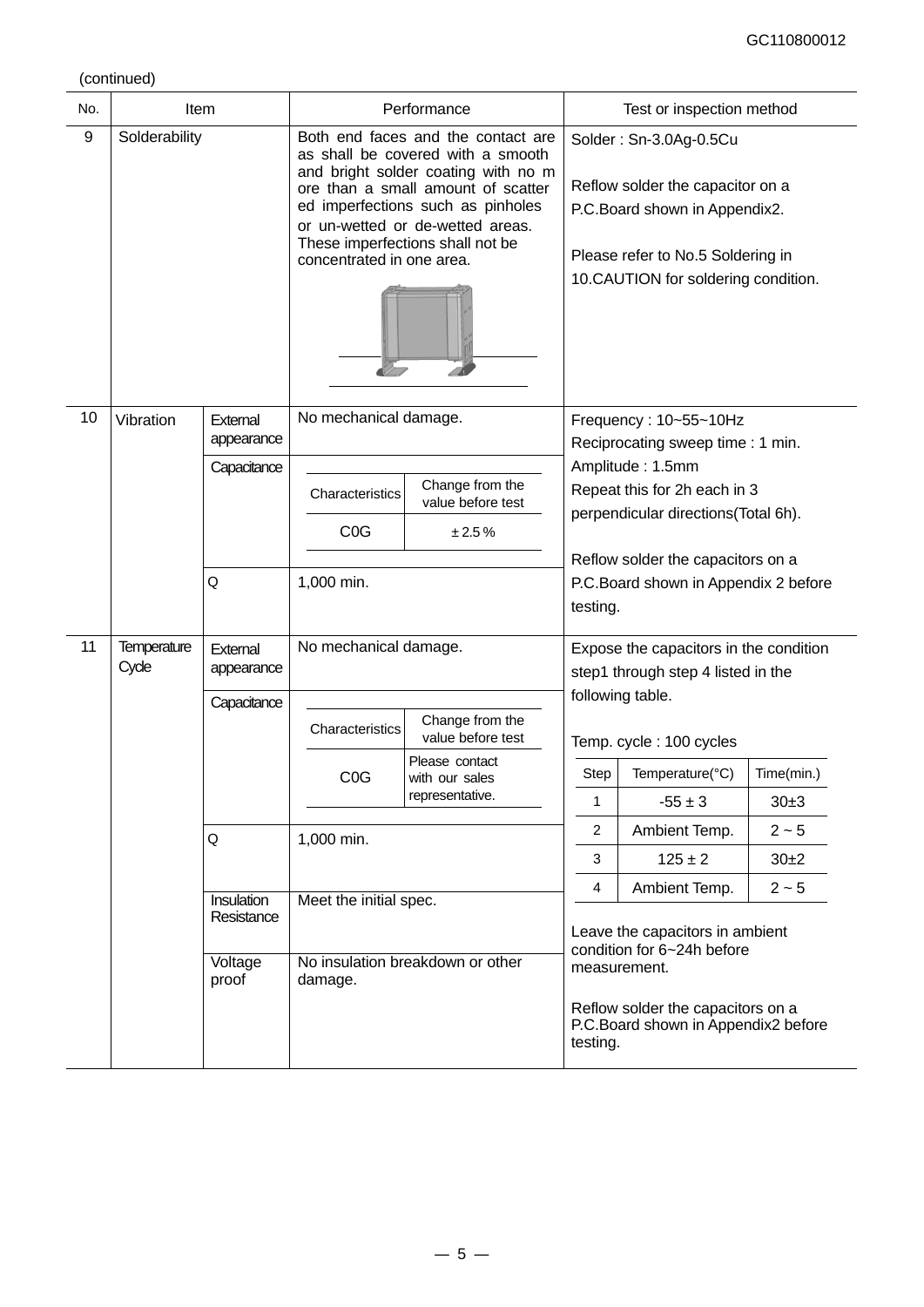(continued)

| No. |                        | Item                     |                                                                         | Performance                                         | Test or inspection method                                                                                                       |
|-----|------------------------|--------------------------|-------------------------------------------------------------------------|-----------------------------------------------------|---------------------------------------------------------------------------------------------------------------------------------|
| 12  | Moisture<br>Resistance | External<br>appearance   | No mechanical damage.                                                   |                                                     | Test temp.: $40\pm2^{\circ}$ C<br>Test humidity: 90~95%RH                                                                       |
|     | (Steady<br>State)      | Capacitance              | Characteristics                                                         | Change from the<br>value before test                | Test time: 500 +24,0h<br>Leave the capacitors in ambient<br>condition for 6~24h before measurement.                             |
|     |                        |                          | C <sub>0</sub> G                                                        | Please contact<br>with our sales<br>representative. | Reflow solder the capacitors on a<br>P.C.Board shown in Appendix2 before<br>testing.                                            |
|     |                        | Q                        | 350 min.                                                                |                                                     |                                                                                                                                 |
|     |                        | Insulation<br>Resistance | 1,000M $\Omega$ or 50M $\Omega \cdot \mu$ F min.,<br>whichever smaller. |                                                     |                                                                                                                                 |
| 13  | Life                   | External<br>appearance   | No mechanical damage.                                                   |                                                     | Test temp.: 125±2°C<br>Applied voltage: Rated voltage                                                                           |
|     |                        | Capacitance              | Characteristics                                                         | Change from the<br>value before test                | Test time: 1,000 +48,0h<br>Charge/discharge current: 50mA or lower<br>Leave the capacitors in ambient                           |
|     |                        |                          | C <sub>0</sub> G                                                        | Please contact<br>with our sales<br>representative. | condition for 6~24h before measurement.<br>Reflow solder the capacitors on a<br>P.C.Board shown in Appendix2 before<br>testing. |
|     |                        | Q                        | 350 min.                                                                |                                                     |                                                                                                                                 |
|     |                        | Insulation<br>Resistance | 1,000M $\Omega$ or 50M $\Omega \cdot \mu$ F min.,<br>whichever smaller. |                                                     |                                                                                                                                 |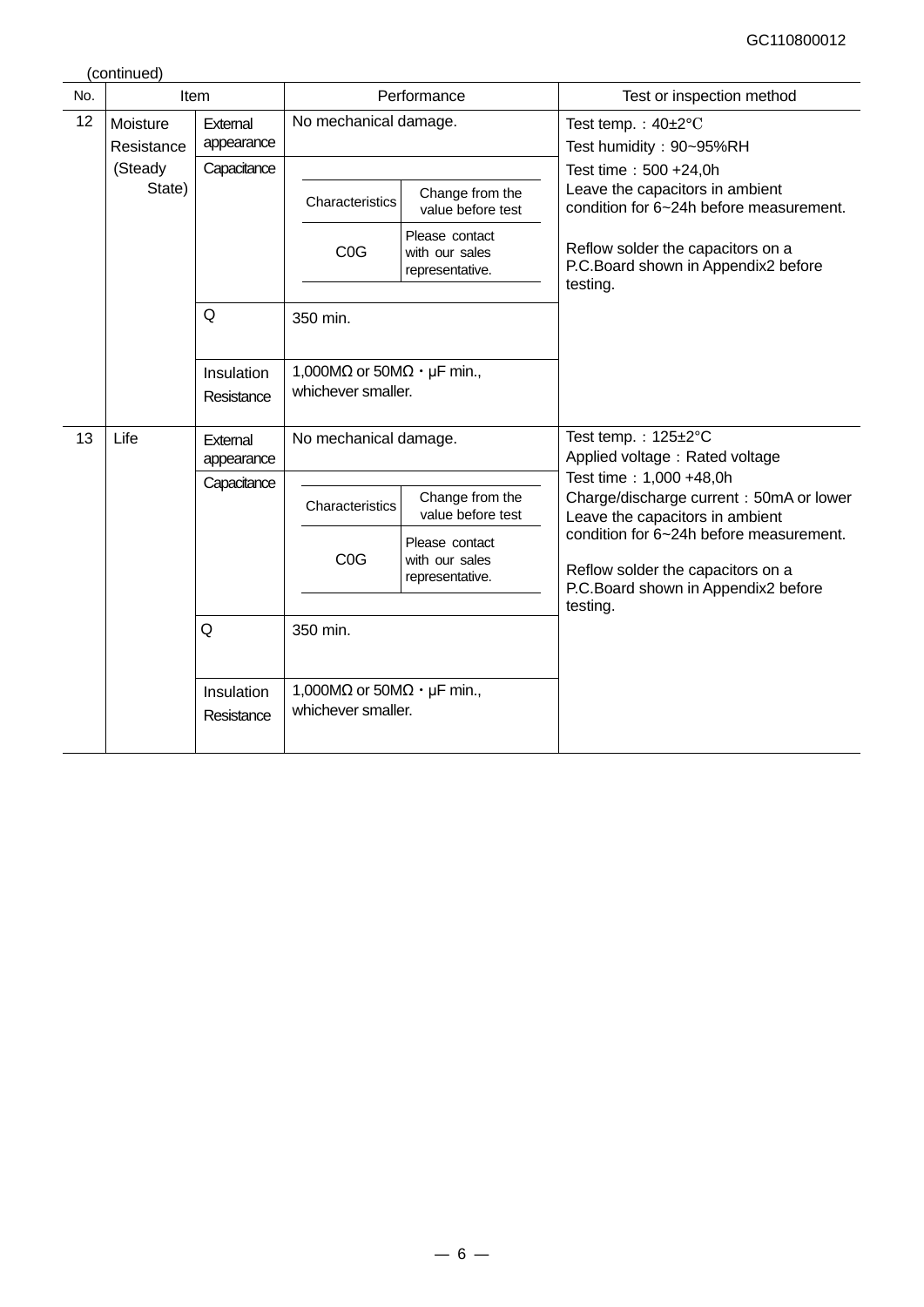

(Unit:mm)

| <b>Type</b>    | <b>Dimensions</b> |     |     |
|----------------|-------------------|-----|-----|
| TDK(EIA style) | а                 |     | c   |
| <b>CAA572</b>  | 4.5               | 8.0 | 5.6 |
| <b>CAA573</b>  | 4.5               | 8.0 | 8.1 |

1. Material : Glass Epoxy(As per JIS C6484 GE4)

2. Thickness: 1.6mm **Copper(Thickness: 0.035mm)** Solder resist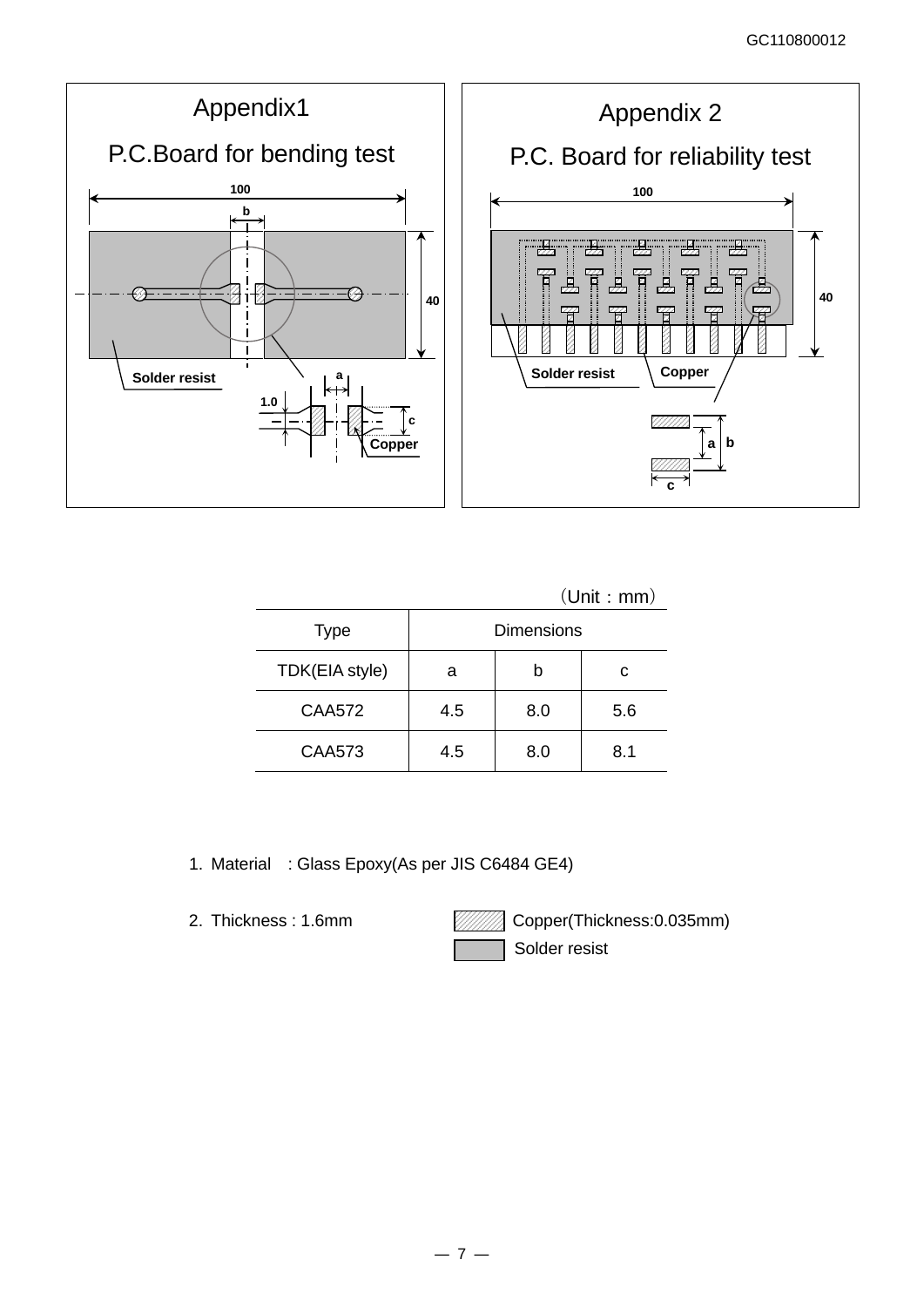# **6. INSIDE STRUCTURE AND MATERIAL**





 $A-A'$ 





| No.            | <b>NAME</b>       | <b>MATERIAL</b>    |
|----------------|-------------------|--------------------|
| 1              | <b>Dielectric</b> | CaZrO <sub>3</sub> |
| $\overline{2}$ | Electrode         | Nickel (Ni)        |
| 3              |                   | Copper (Cu)        |
| 4              | Termination       | Nickel (Ni)        |
| 5              |                   | Tin (Sn)           |
| 6              | Metal cap joint   | High temp solder   |
| 7              | Metal cap         | Clad               |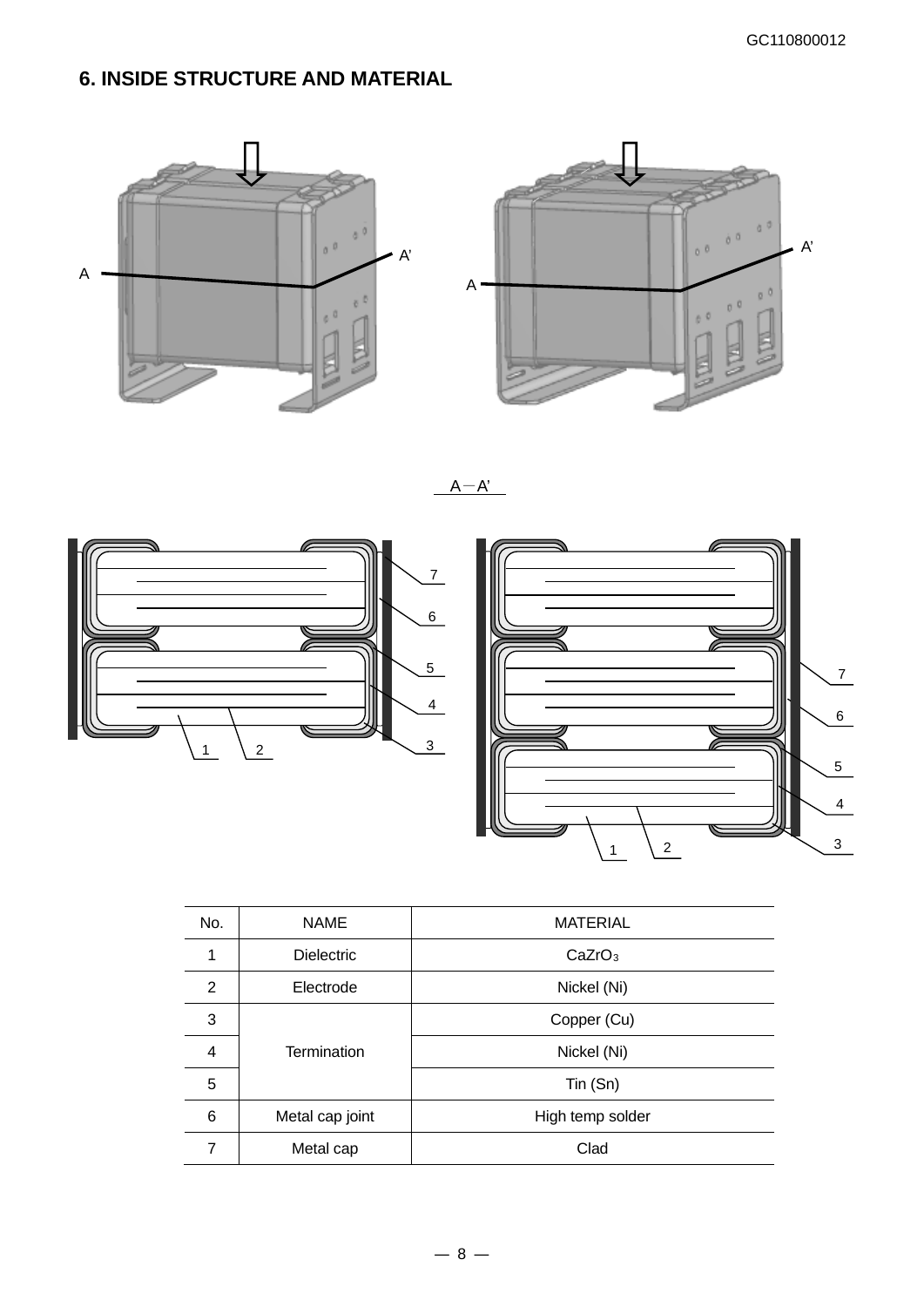## **7. PACKAGING**

Packaging shall be done to protect the components from the damage during transportation and storing. and a label which has the following information shall be attached. Tape packaging is as per 11. TAPE PACKAGING SPECIFICATION.

- 1) Inspection No. 2) TDK P/N
- 3) Customer's P/N
- 4) Quantity

\*Composition of Inspection No.

Example 
$$
\frac{F}{(a)} = \frac{2A}{(b)} = \frac{23}{(d)} = \frac{0.01}{(e)}
$$

a) Line code

- b) Last digit of the year
- c) Month and A for January and B for February and so on. (Skip I)
- d) Inspection Date of the month.
- e) Serial No. of the day

\*Composition of new Inspection No. (Will be implemented on and after May. 1, 2019)

| Example                                                 | 2  E  2 3                                                                                                                                                        | А<br>0 |    |  |
|---------------------------------------------------------|------------------------------------------------------------------------------------------------------------------------------------------------------------------|--------|----|--|
|                                                         | (a) (b) (c) (d) (e)                                                                                                                                              |        | (a |  |
| (a) Prefix<br>(b) Line code<br>(g) Suffix(00 $\sim$ ZZ) | (c) Last digit of the year<br>(d) Month and A for January and B for February and<br>(e) Inspection Date of the month.<br>(f) Serial No. of the day(00 $\sim$ ZZ) |        |    |  |

\* It was shifted to the new inspection No. on and after May 2019, but the implementation timing may be different depending on shipment bases. Until the shift is completed, either current or new composition of inspection No. will be applied.

so on. (Skip I)

### **8. RECOMMENDATION**

It is recommended to provide a slit (about 1mm wide) in the board under the components to improve washing Flux.

And please make sure to dry detergent up completely before.

## **9. SOLDERING CONDITION**

Reflow soldering only.

Please refer to No.5 Soldering in 10. CAUTION for recommended soldering condition.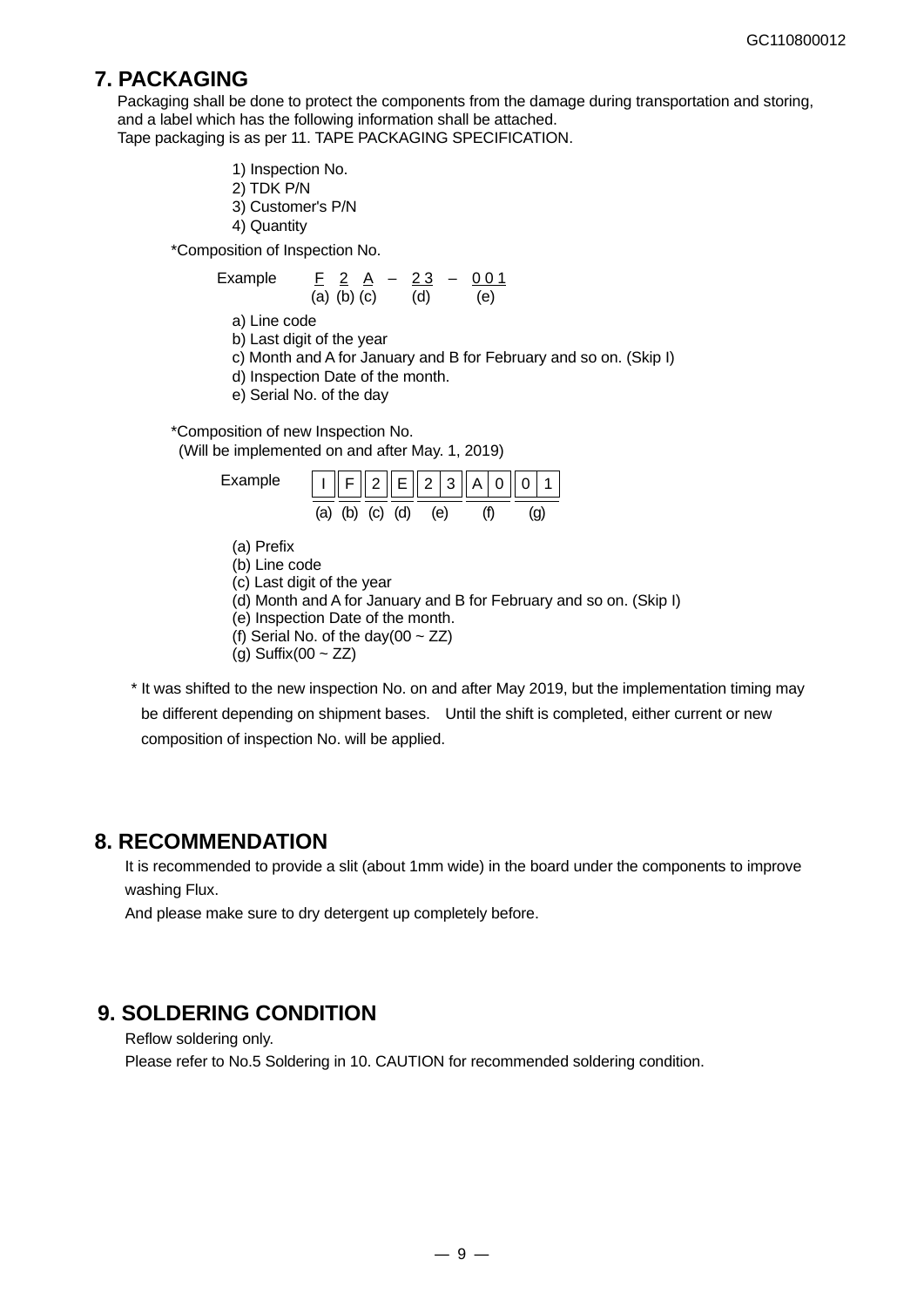# **10. CAUTION**

| No.            | Process                                                     | Condition                                                                                                                                                                                                                                                                                                                                                                                                                                                                   |
|----------------|-------------------------------------------------------------|-----------------------------------------------------------------------------------------------------------------------------------------------------------------------------------------------------------------------------------------------------------------------------------------------------------------------------------------------------------------------------------------------------------------------------------------------------------------------------|
| 1              | Operating<br>Condition<br>(Storage, Use,<br>Transportation) | 1-1. Storage, Use<br>The capacitors must be stored in an ambient temperature of 5 to 40°C with a<br>relative humidity of 20 to 70%RH. JIS C 60721-3-1 Class 1K2 should be followed<br>for the other climatic conditions.                                                                                                                                                                                                                                                    |
|                |                                                             | 1) High temperature and humidity environment may affect a capacitor's solder ability<br>because it accelerates terminal oxidization. They also deteriorate performance of<br>taping and packaging. Therefore, SMD capacitors shall be used within 6 months.<br>For capacitors with terminal electrodes consisting of silver or silver-palladium<br>which tend to become oxidized or sulfurized, use as soon as possible, such as<br>within one month after opening the bag. |
|                |                                                             | 2) When capacitors are stored for a period longer than specified, confirm the<br>solderability of the capacitors prior to use.<br>During storage, keep the minimum packaging unit in its original packaging without<br>opening it.<br>Do not deviate from the above temperature and humidity conditions even for a<br>short term.                                                                                                                                           |
|                |                                                             | 3) Corrosive gasses in the air or atmosphere may result in deterioration of the<br>reliability, such as poor solderability of the terminal electrodes. Do not store<br>capacitors where they will be exposed to corrosive gas (e.g., hydrogen sulfide,<br>sulfur dioxide, chlorine ammonia etc.)                                                                                                                                                                            |
|                |                                                             | 4) Solderability and electrical performance may deteriorate due to photochemical<br>change in the terminal electrode if stored in direct sunlight, or due to condensation<br>from rapid changes in humidity.<br>The capacitors especially which use resin material must be operated and stored in<br>an environment free of dew condensation, as moisture absorption due to<br>condensation may affect the performance.                                                     |
|                |                                                             | 5) Refer to JIS C 60721-3-1, class 1K2 for other climate conditions.                                                                                                                                                                                                                                                                                                                                                                                                        |
|                |                                                             | 1-2. Handling in transportation<br>In case of the transportation of the capacitors, the performance of the capacitors<br>may be deteriorated depending on the transportation condition.<br>(Refer to JEITA RCR-2335C 9.2 Handling in transportation)                                                                                                                                                                                                                        |
| $\overline{2}$ | Circuit design                                              | 2-1. Operating temperature                                                                                                                                                                                                                                                                                                                                                                                                                                                  |
|                | Caution                                                     | 1) Upper category temperature (maximum operating temperature) is specified.<br>It is necessary to select a capacitor whose rated temperature us higher than the<br>operating temperature. Also, it is necessary to consider the temperature<br>distribution in the equipment and seasonal temperature variation.                                                                                                                                                            |
|                |                                                             | 2) Surface temperature including self heating should be below maximum operating<br>temperature.<br>Due to dielectric loss, capacitors will heat itself when AC is applied due to ESR.<br>Especially at high frequencies, please be careful that the heat might be so                                                                                                                                                                                                        |
|                |                                                             | extreme.<br>Also, even if the surface temperature of the capacitor includes self-heating and is<br>the maximum operating temperature or lower, excessive heating of the capacitor<br>due to self-heating may cause deterioration of the characteristics and reliability of<br>the capacitor.                                                                                                                                                                                |
|                |                                                             | The self-heating temperature rise of the capacitor changes depending on the<br>difference in heat radiation due to the mounting method to the device, the ambient<br>temperature, the cooling method of the device, etc.<br>As a guide, please consult us if the self-heating temperature rise of the capacitor<br>in a natural convection environment at an ambient temperature of 25°C exceeds                                                                            |
|                |                                                             | $5^{\circ}$ C.<br>When using in a high-frequency circuit or a circuit in which a capacitor generates<br>heat, such as when a high-frequency ripple current flows, pay attention to the<br>above precautions. (Note that accurate measurement may not be possible with<br>self-heating measurement when the equipment applies cooling other than natural<br>convection such as a cooling fan.)                                                                               |
|                |                                                             | 3) The electrical characteristics of the capacitors will vary depending on the<br>temperature. The capacitors should be selected and designed in taking the<br>temperature into consideration.                                                                                                                                                                                                                                                                              |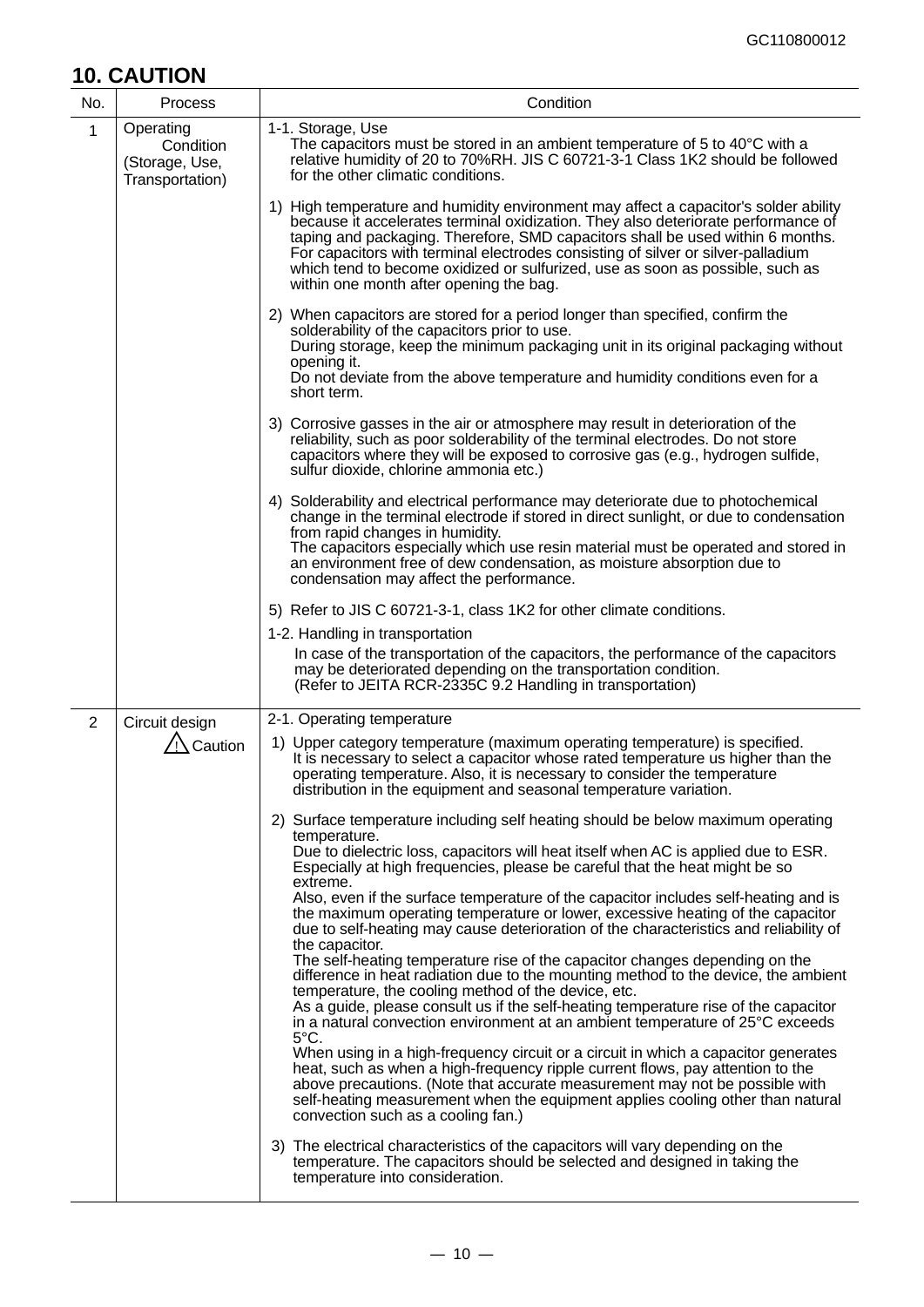| No.            | Process                               | Condition                                                                                                                                                                                                                                                                                                                                                                                                                                                                                                                                                                                                                                                                |
|----------------|---------------------------------------|--------------------------------------------------------------------------------------------------------------------------------------------------------------------------------------------------------------------------------------------------------------------------------------------------------------------------------------------------------------------------------------------------------------------------------------------------------------------------------------------------------------------------------------------------------------------------------------------------------------------------------------------------------------------------|
| $\overline{2}$ | Circuit design<br>$\bigwedge$ Caution | 2-2. When overvoltage is applied<br>Applying overvoltage to a capacitor may cause dielectric breakdown and result in<br>a short circuit. The duration until dielectric breakdown depends on the applied<br>voltage and the ambient temperature.                                                                                                                                                                                                                                                                                                                                                                                                                          |
|                |                                       | 2-3. Operating voltage<br>1) Operating voltage across the terminals should be below the rated voltage.<br>When AC and DC are super imposed, $V_{0-P}$ must be below the rated voltage.<br>$-$ (1) and (2)<br>AC or pulse with overshooting, VP-P must be below the rated voltage.<br>$-$ (3), (4) and (5)<br>When the voltage is started to apply to the circuit or it is stopped applying, the<br>irregular voltage may be generated for a transit period because of resonance or<br>switching. Be sure to use the capacitors within rated voltage containing these<br>Irregular voltage.                                                                               |
|                |                                       | (2) DC+AC voltage<br>Voltage<br>(1) DC voltage<br>(3) AC voltage<br>Positional<br>Measurement<br>$V_{0-P}$<br>$V_{0-P}$<br>$V_{P-P}$ <sup>0</sup><br>(Rated voltage)<br>$0 -$<br>0 -                                                                                                                                                                                                                                                                                                                                                                                                                                                                                     |
|                |                                       | (5) Pulse voltage (B)<br>Voltage<br>(4) Pulse voltage (A)<br>Positional<br>$V_{P-P}$<br>$V_{P-P}$ 0<br>Measurement<br>(Rated voltage)                                                                                                                                                                                                                                                                                                                                                                                                                                                                                                                                    |
|                |                                       | 2) Even below the rated voltage, if repetitive high frequency AC or pulse is applied,<br>the reliability of the capacitors may be reduced.<br>3) The effective capacitance will vary depending on applied DC and AC voltages.<br>The capacitors should be selected and designed in taking the voltages into<br>consideration.<br>4) Abnormal voltage (surge voltage, static electricity, pulse voltage, etc.) shall not<br>exceed the rated voltage.<br>5) When capacitors are used in a series connection, it is necessary to add a balancing<br>circuit such as voltage dividing resistors in order to avoid an imbalance in the<br>voltage applied to each capacitor. |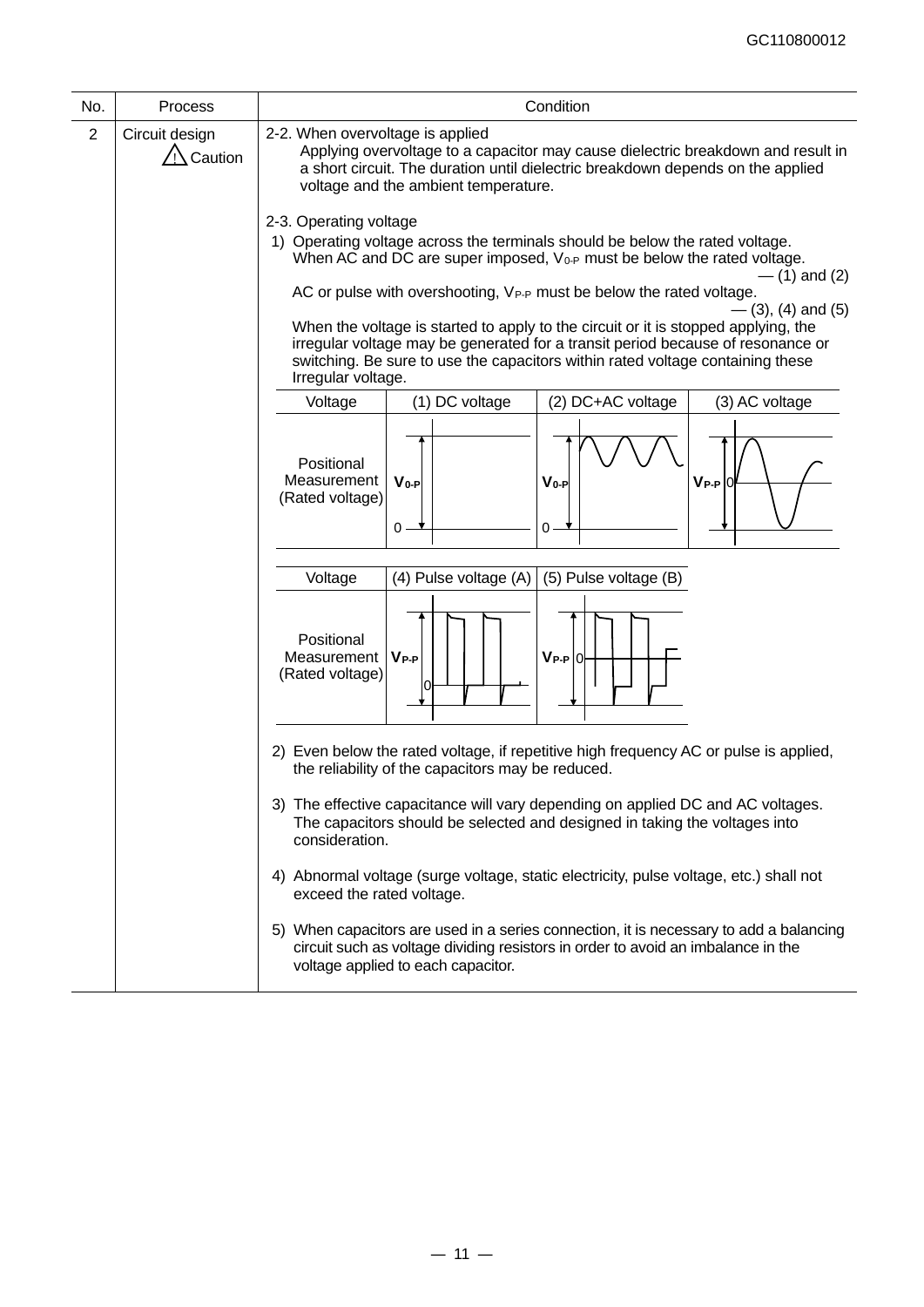| No. | Process                |                                                                                                                                                                                                                                   | Condition       |                                                                                                                                                                                                                                                                                                                                              |
|-----|------------------------|-----------------------------------------------------------------------------------------------------------------------------------------------------------------------------------------------------------------------------------|-----------------|----------------------------------------------------------------------------------------------------------------------------------------------------------------------------------------------------------------------------------------------------------------------------------------------------------------------------------------------|
| 3   | Designing<br>P.C.board | capacitor.<br>1)<br>and the more likely that it will break. When designing a P.C.board,<br>solder on the terminations.<br>2)<br>individual solder land for each terminations.<br>Size and recommended land dimensions.<br>3)<br>С | Chip capacitors | The amount of solder at the terminations has a direct effect on the reliability of the<br>The greater the amount of solder, the higher the stress on the chip capacitor,<br>determine the shape and size of the solder lands to have proper amount of<br>Avoid using common solder land for multiple terminations and provide<br>Solder land |
|     |                        | B                                                                                                                                                                                                                                 | A               | Solder resist                                                                                                                                                                                                                                                                                                                                |
|     |                        |                                                                                                                                                                                                                                   |                 | (Unit : mm)                                                                                                                                                                                                                                                                                                                                  |
|     |                        | Case size<br>Symbol                                                                                                                                                                                                               | <b>CAA572</b>   | <b>CAA573</b>                                                                                                                                                                                                                                                                                                                                |
|     |                        | Α                                                                                                                                                                                                                                 | $4.3 - 4.7$     | $4.3 - 4.7$                                                                                                                                                                                                                                                                                                                                  |
|     |                        | B                                                                                                                                                                                                                                 | $1.5 - 2.0$     | $1.5 - 2.0$                                                                                                                                                                                                                                                                                                                                  |
|     |                        |                                                                                                                                                                                                                                   |                 |                                                                                                                                                                                                                                                                                                                                              |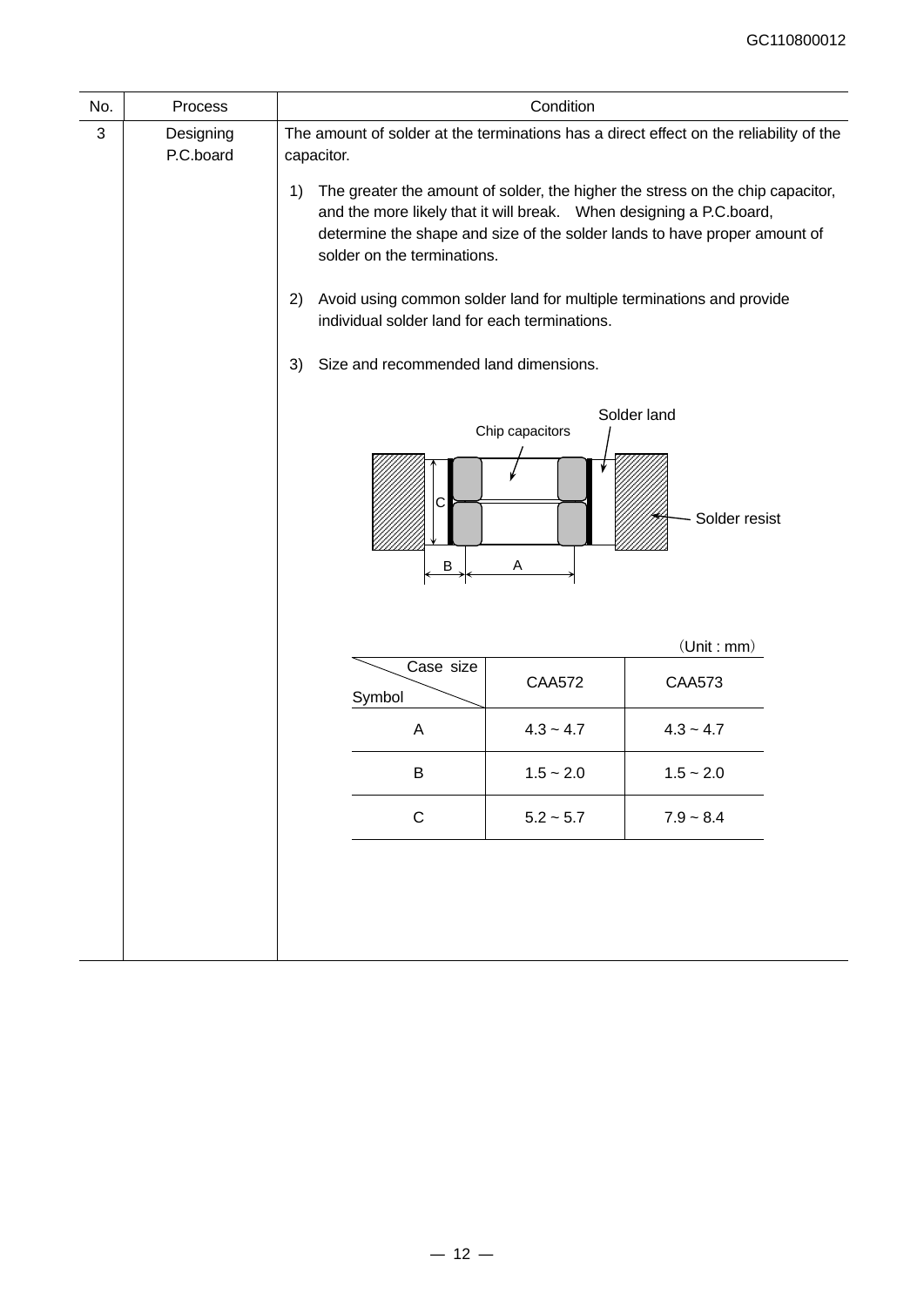|                                                                      | Condition                                                              |                                    |    | Process                | No.          |
|----------------------------------------------------------------------|------------------------------------------------------------------------|------------------------------------|----|------------------------|--------------|
|                                                                      | Recommended chip capacitor layout is as following.                     |                                    | 4) | Designing<br>P.C.board | $\mathbf{3}$ |
| Advantage against<br>bending stress                                  | Disadvantage against<br>bending stress                                 |                                    |    |                        |              |
| Perforation or slit<br>TVT<br>╓                                      | Perforation or slit<br><b>IN ALIMAN</b>                                |                                    |    |                        |              |
| Break P.C.board with<br>mounted side down.                           | Break P.C.board with<br>mounted side up.                               | Mounting<br>face                   |    |                        |              |
| Mount in parallel with<br>perforation or slit<br>Perforation or slit | Mount perpendicularly to<br>perforation or slit<br>Perforation or slit |                                    |    |                        |              |
| I<br>$\mathbb H$                                                     | Ħ<br>量                                                                 | Chip<br>arrangement<br>(Direction) |    |                        |              |
| Away from slit is less stress                                        | Closer to slit is higher stress                                        |                                    |    |                        |              |
| $\mathbf{\ell}_{2}$<br>$(\,\varrho_{\,1}\,\,<\,\,\varrho_{\,2}\,)$   | $Q_1$<br>Æ<br>$(\,\varrho_{1}\,<\,\varrho_{2}\,)$                      | Distance from<br>slit              |    |                        |              |
|                                                                      |                                                                        |                                    |    |                        |              |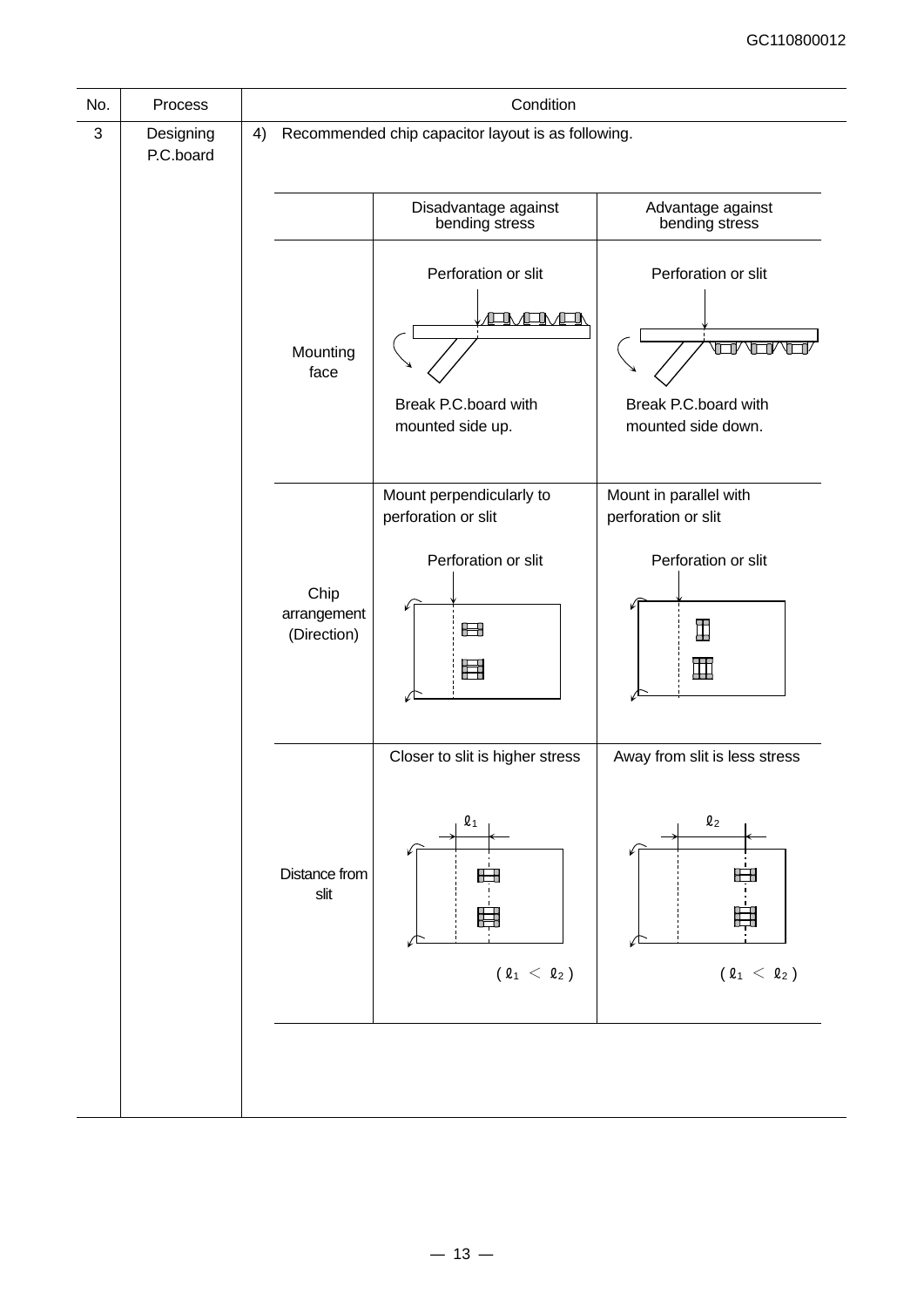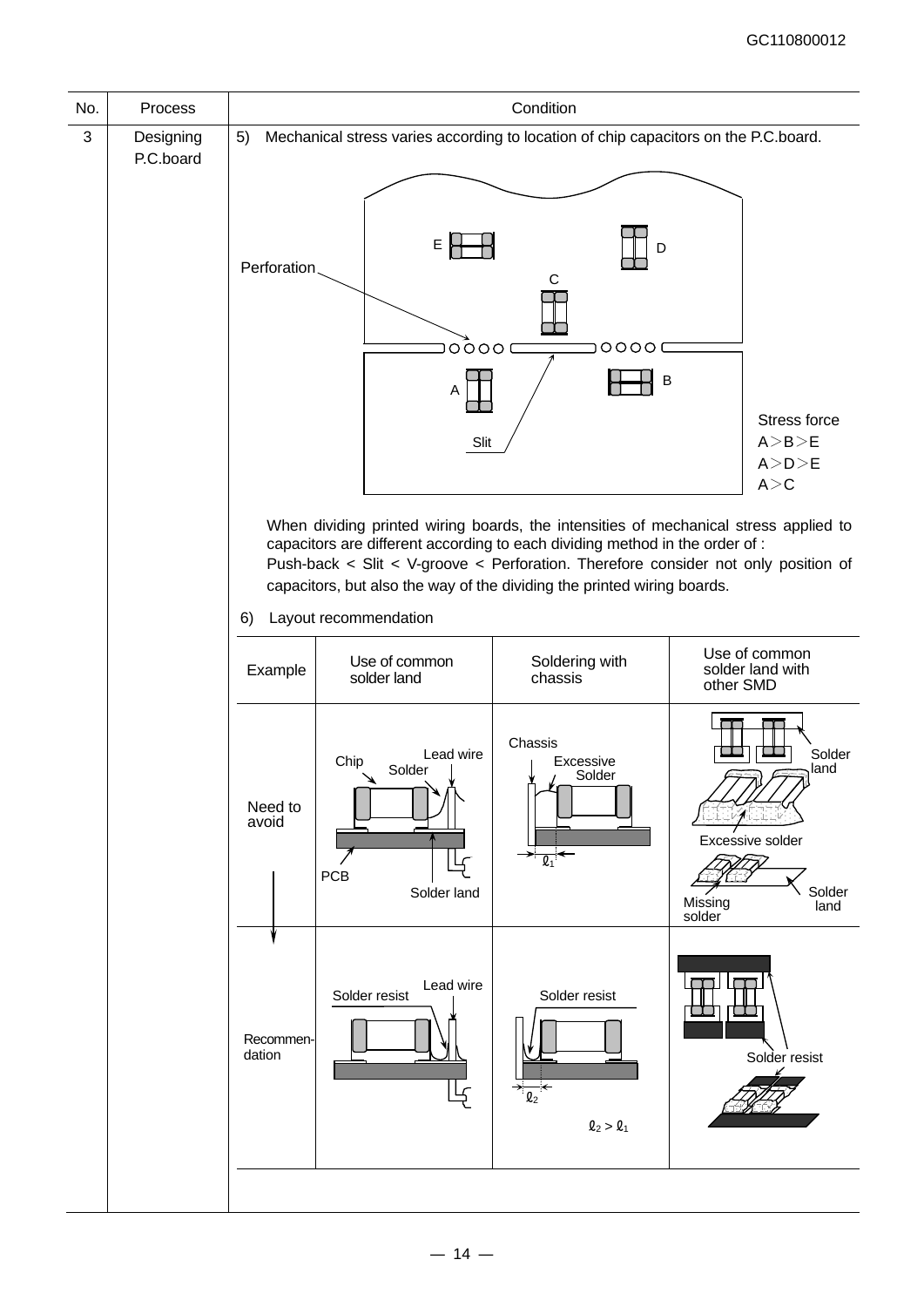| No. | Process  |                                                                                                                                                                                                                                                                                                                                                                                       | Condition                                                                                                                                                                                                                                |                                                                              |  |  |  |
|-----|----------|---------------------------------------------------------------------------------------------------------------------------------------------------------------------------------------------------------------------------------------------------------------------------------------------------------------------------------------------------------------------------------------|------------------------------------------------------------------------------------------------------------------------------------------------------------------------------------------------------------------------------------------|------------------------------------------------------------------------------|--|--|--|
| 4   | Mounting | 4-1. Stress from mounting head<br>If the mounting head is adjusted too low, it may induce excessive stress in<br>the chip capacitor to result in cracking. Please take following precautions.<br>1) Adjust the bottom dead center of the mounting head to reach on the P.C.board<br>surface and not press it.<br>2) Adjust the mounting head pressure to be 1 to 3N of static weight. |                                                                                                                                                                                                                                          |                                                                              |  |  |  |
|     |          | 3) To minimize the impact energy from mounting head, it is important to provide support<br>from the bottom side of the P.C.board.<br>See following examples.                                                                                                                                                                                                                          |                                                                                                                                                                                                                                          |                                                                              |  |  |  |
|     |          |                                                                                                                                                                                                                                                                                                                                                                                       | Not recommended                                                                                                                                                                                                                          | Recommended                                                                  |  |  |  |
|     |          | Single<br>sided<br>mounting                                                                                                                                                                                                                                                                                                                                                           | Crack                                                                                                                                                                                                                                    | A support pin is<br>not to be<br>Support pin<br>underneath the<br>capacitor. |  |  |  |
|     |          | Double-sides<br>mounting                                                                                                                                                                                                                                                                                                                                                              | Solder peeling<br>Crack                                                                                                                                                                                                                  | Support pin                                                                  |  |  |  |
|     |          |                                                                                                                                                                                                                                                                                                                                                                                       | When the centering jaw is worn out, it may give mechanical impact on the capacitor<br>to cause crack. Please control the close up dimension of the centering jaw and<br>provide sufficient preventive maintenance and replacement of it. |                                                                              |  |  |  |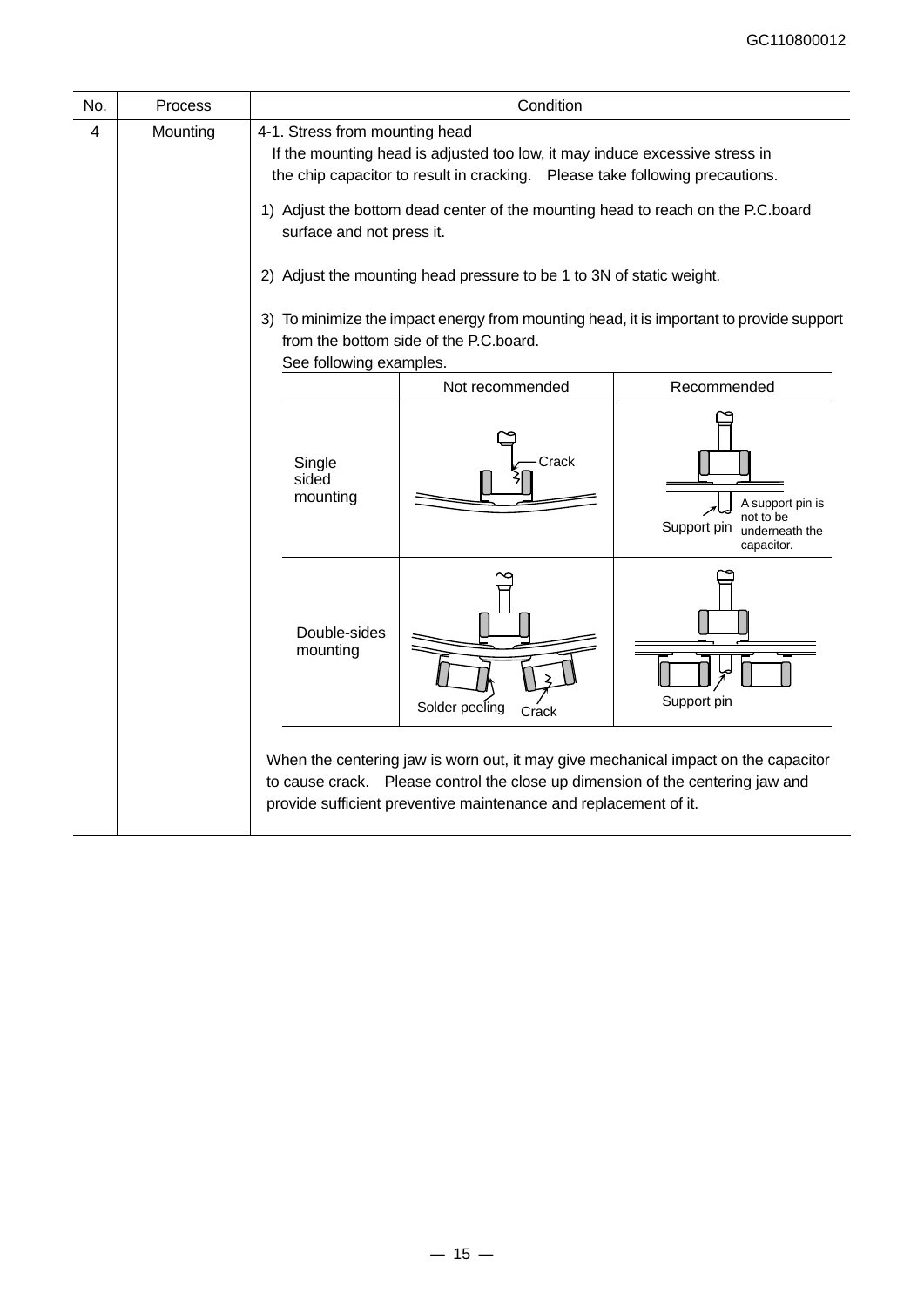| No. | Process   | Condition                                                                                                                                                                                                              |                         |                                                                                                                                                                               |  |  |  |
|-----|-----------|------------------------------------------------------------------------------------------------------------------------------------------------------------------------------------------------------------------------|-------------------------|-------------------------------------------------------------------------------------------------------------------------------------------------------------------------------|--|--|--|
| 5   | Soldering | 5-1. Flux selection<br>Flux can seriously affect the performance of capacitors. Confirm the following to select<br>the appropriate flux.                                                                               |                         |                                                                                                                                                                               |  |  |  |
|     |           | 1) It is recommended to use a mildly activated rosin flux (less than 0.1wt% chlorine).<br>Strong flux is not recommended.                                                                                              |                         |                                                                                                                                                                               |  |  |  |
|     |           | 2) Excessive flux must be avoided. Please provide proper amount of flux.                                                                                                                                               |                         |                                                                                                                                                                               |  |  |  |
|     |           | 3) When water-soluble flux is used, enough washing is necessary.                                                                                                                                                       |                         |                                                                                                                                                                               |  |  |  |
|     |           | 5-2. Recommended Reflow soldering profile<br>1) Soldering condition (Preheating temperature, soldering temperature and these<br>times) is limited to reflow soldering method which is stipulated on the specification. |                         |                                                                                                                                                                               |  |  |  |
|     |           | Chips should be mounted, shortly after a solder is on a P.C.Board.<br>(2)                                                                                                                                              |                         |                                                                                                                                                                               |  |  |  |
|     |           | Reflow soldering                                                                                                                                                                                                       |                         |                                                                                                                                                                               |  |  |  |
|     |           |                                                                                                                                                                                                                        | Soldering<br>Preheating | Natural cooling                                                                                                                                                               |  |  |  |
|     |           |                                                                                                                                                                                                                        |                         |                                                                                                                                                                               |  |  |  |
|     |           | Peak<br>Temp<br>Temp. (°C)<br>$\Delta$ T<br>0                                                                                                                                                                          |                         |                                                                                                                                                                               |  |  |  |
|     |           | Over 60 sec<br>Peak Temp time                                                                                                                                                                                          |                         |                                                                                                                                                                               |  |  |  |
|     |           |                                                                                                                                                                                                                        |                         |                                                                                                                                                                               |  |  |  |
|     |           | 5-3. Recommended soldering peak temp and peak temp duration<br>Pb free solder is recommended, but if Sn-37Pb must be used, refer to below.                                                                             |                         |                                                                                                                                                                               |  |  |  |
|     |           | Temp./Duration                                                                                                                                                                                                         | Reflow soldering        |                                                                                                                                                                               |  |  |  |
|     |           | Solder                                                                                                                                                                                                                 | Peak temp(°C)           | Duration(sec.)                                                                                                                                                                |  |  |  |
|     |           | <b>Lead Free Solder</b>                                                                                                                                                                                                | 260 max.                | 10 max.                                                                                                                                                                       |  |  |  |
|     |           | Sn-Pb Solder                                                                                                                                                                                                           | 230 max.                | 20 max.                                                                                                                                                                       |  |  |  |
|     |           | * 1 time reflow is recommended.<br>Please inquire when reflow more than 2 times.                                                                                                                                       |                         |                                                                                                                                                                               |  |  |  |
|     |           | Recommended solder compositions<br>Lead Free Solder: Sn-3.0Ag-0.5Cu                                                                                                                                                    |                         |                                                                                                                                                                               |  |  |  |
|     |           | 5-4. Avoiding thermal shock                                                                                                                                                                                            |                         |                                                                                                                                                                               |  |  |  |
|     |           | 1) Preheating condition                                                                                                                                                                                                |                         |                                                                                                                                                                               |  |  |  |
|     |           | Soldering                                                                                                                                                                                                              | Temp. (°C)              |                                                                                                                                                                               |  |  |  |
|     |           | Reflow soldering                                                                                                                                                                                                       | $\Delta T \leq 130$     |                                                                                                                                                                               |  |  |  |
|     |           | 2) Cooling condition                                                                                                                                                                                                   |                         | Natural cooling using air is recommended. If the chips are dipped into a solvent for<br>cleaning, the temperature difference $(\Delta T)$ must be less than 100 $^{\circ}$ C. |  |  |  |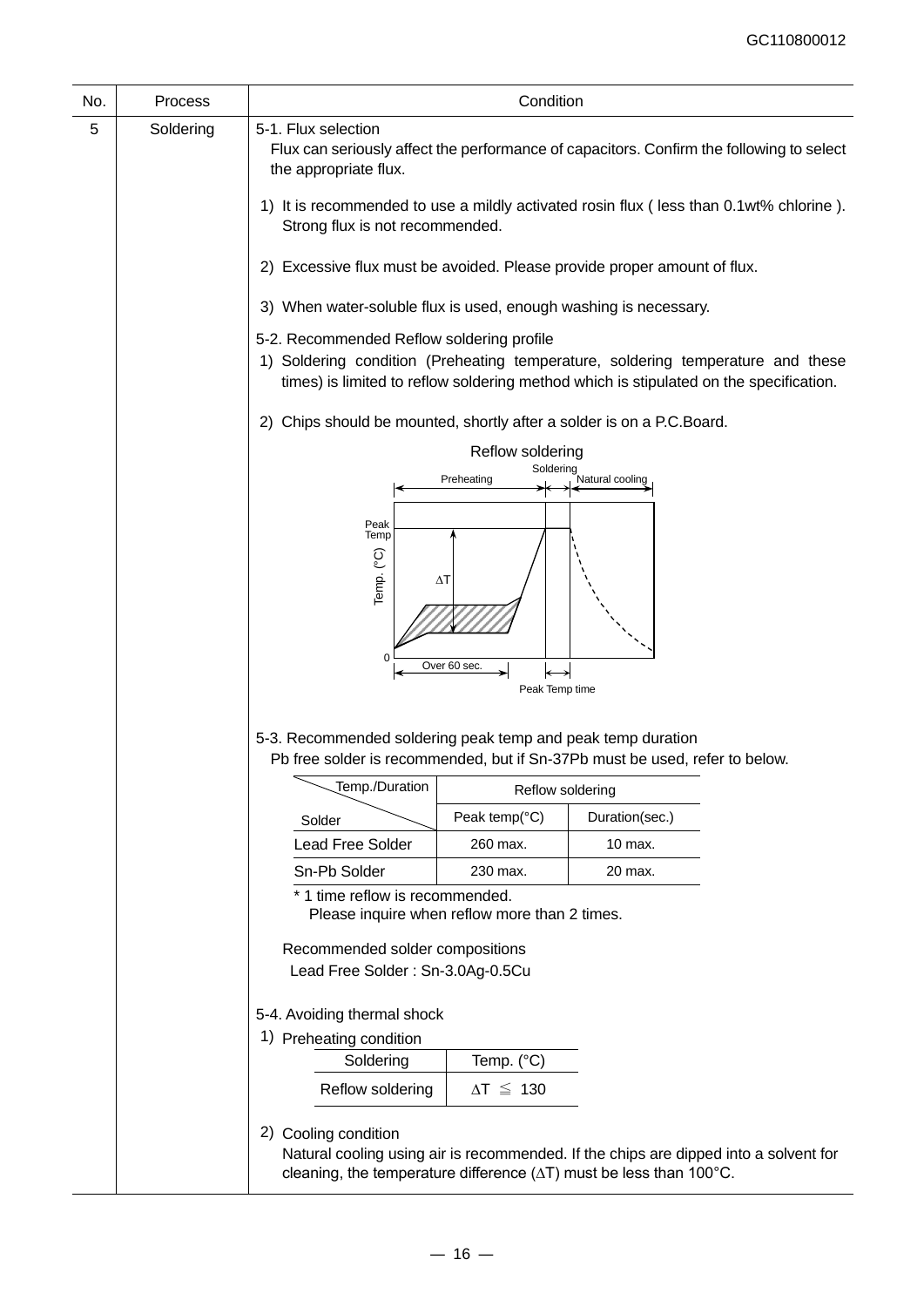| No. | <b>Process</b> | Condition                                                                                                                                                                                                                                                                                                                       |  |  |  |  |
|-----|----------------|---------------------------------------------------------------------------------------------------------------------------------------------------------------------------------------------------------------------------------------------------------------------------------------------------------------------------------|--|--|--|--|
| 5   | Soldering      | 5-5. Amount of solder<br>Excessive solder will induce higher tensile force in chip capacitor when<br>temperature changes and it may result in chip cracking. In sufficient solder may detach<br>the capacitor from the P.C.board.                                                                                               |  |  |  |  |
|     |                | Excessive<br>Higher tensile force in chip<br>solder<br>capacitor to cause crack                                                                                                                                                                                                                                                 |  |  |  |  |
|     |                | Adequate                                                                                                                                                                                                                                                                                                                        |  |  |  |  |
|     |                | Low robustness may cause<br>Insufficient<br>contact failure or chip<br>capacitor comes off the<br>solder<br>P.C.board.                                                                                                                                                                                                          |  |  |  |  |
|     |                | 5-6. Sn-Zn solder<br>Sn-Zn solder affects product reliability.<br>Please contact TDK in advance when utilize Sn-Zn solder.<br>5-7. Countermeasure for tombstone<br>The misalignment between the mounted positions of the capacitors and the land<br>patterns should be minimized. The tombstone phenomenon may occur especially |  |  |  |  |
|     |                | the capacitors are mounted (in longitudinal direction) in the same direction of the reflow<br>soldering.<br>(Refer to JEITA RCR-2335C Annex A (Informative) Recommendations to prevent the<br>tombstone phenomenon)                                                                                                             |  |  |  |  |
|     |                | 5-8. Other notes related to soldering<br>Do not reuse products that have been removed with a soldering iron.<br>Also, mounting this product with a soldering iron is not guaranteed.                                                                                                                                            |  |  |  |  |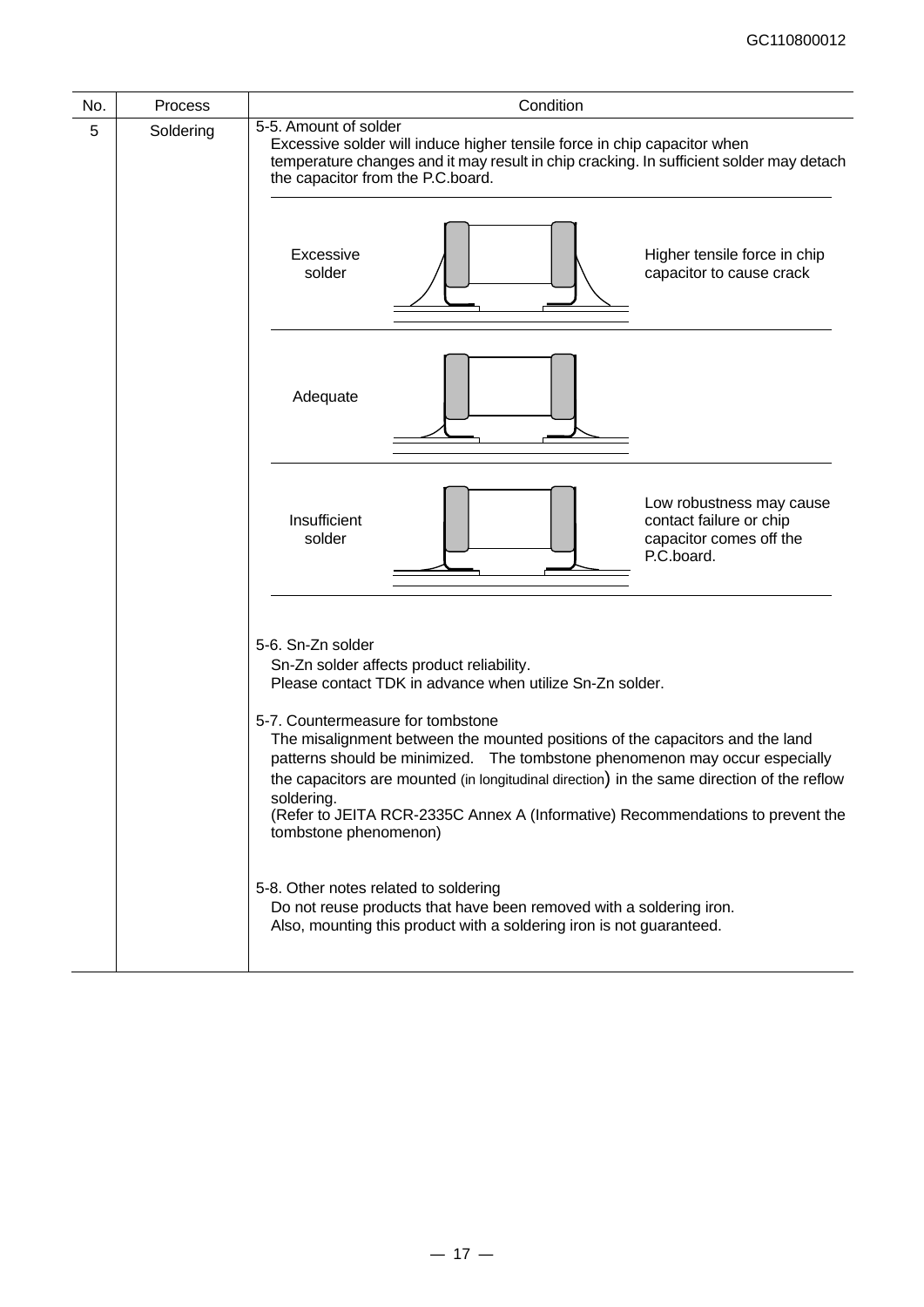| No. | Process                                               | Condition                                                                                                                                                                                                                                                                                                               |
|-----|-------------------------------------------------------|-------------------------------------------------------------------------------------------------------------------------------------------------------------------------------------------------------------------------------------------------------------------------------------------------------------------------|
| 6   | Cleaning                                              | 1) If an unsuitable cleaning fluid is used, flux residue or some foreign articles may<br>stick to chip capacitor surface to deteriorate especially the insulation resistance.                                                                                                                                           |
|     |                                                       | 2) If cleaning condition is not suitable, it may damage the chip capacitor.                                                                                                                                                                                                                                             |
|     |                                                       | 2)-1. Insufficient washing                                                                                                                                                                                                                                                                                              |
|     |                                                       | (1) Terminal electrodes may corrode by Halogen in the flux.                                                                                                                                                                                                                                                             |
|     |                                                       | (2) Halogen in the flux may adhere on the surface of capacitor, and lower the<br>insulation resistance.                                                                                                                                                                                                                 |
|     |                                                       | (3) Water soluble flux has higher tendency to have above mentioned problems (1)<br>and $(2)$ .                                                                                                                                                                                                                          |
|     |                                                       | 2)-2. Excessive washing                                                                                                                                                                                                                                                                                                 |
|     |                                                       | When ultrasonic cleaning is used, excessively high ultrasonic energy output can<br>affect the connection between the ceramic chip capacitor's body and the terminal<br>electrode. To avoid this, following is the recommended condition.<br>Power: 20W/2 max.<br>Frequency: 40kHz max.<br>Washing time : 5 minutes max. |
|     |                                                       | 2)-3. If the cleaning fluid is contaminated, density of Halogen increases, and it may<br>bring the same result as insufficient cleaning.                                                                                                                                                                                |
| 7   | Coating and                                           | 1) When the P.C.board is coated, please verify the quality influence on the product.                                                                                                                                                                                                                                    |
|     | molding of the<br>P.C.board                           | 2) Please verify carefully that there is no harmful decomposing or reaction gas<br>emission during curing which may damage the chip capacitor.                                                                                                                                                                          |
|     |                                                       | 3) Please verify the curing temperature                                                                                                                                                                                                                                                                                 |
| 8   | Handling after<br>chip mounted<br>$\bigwedge$ Caution | 1) Please pay attention not to bend or distort the P.C.board after soldering in handling<br>otherwise the chip capacitor may crack.                                                                                                                                                                                     |
|     |                                                       | <b>Twist</b><br>Bend                                                                                                                                                                                                                                                                                                    |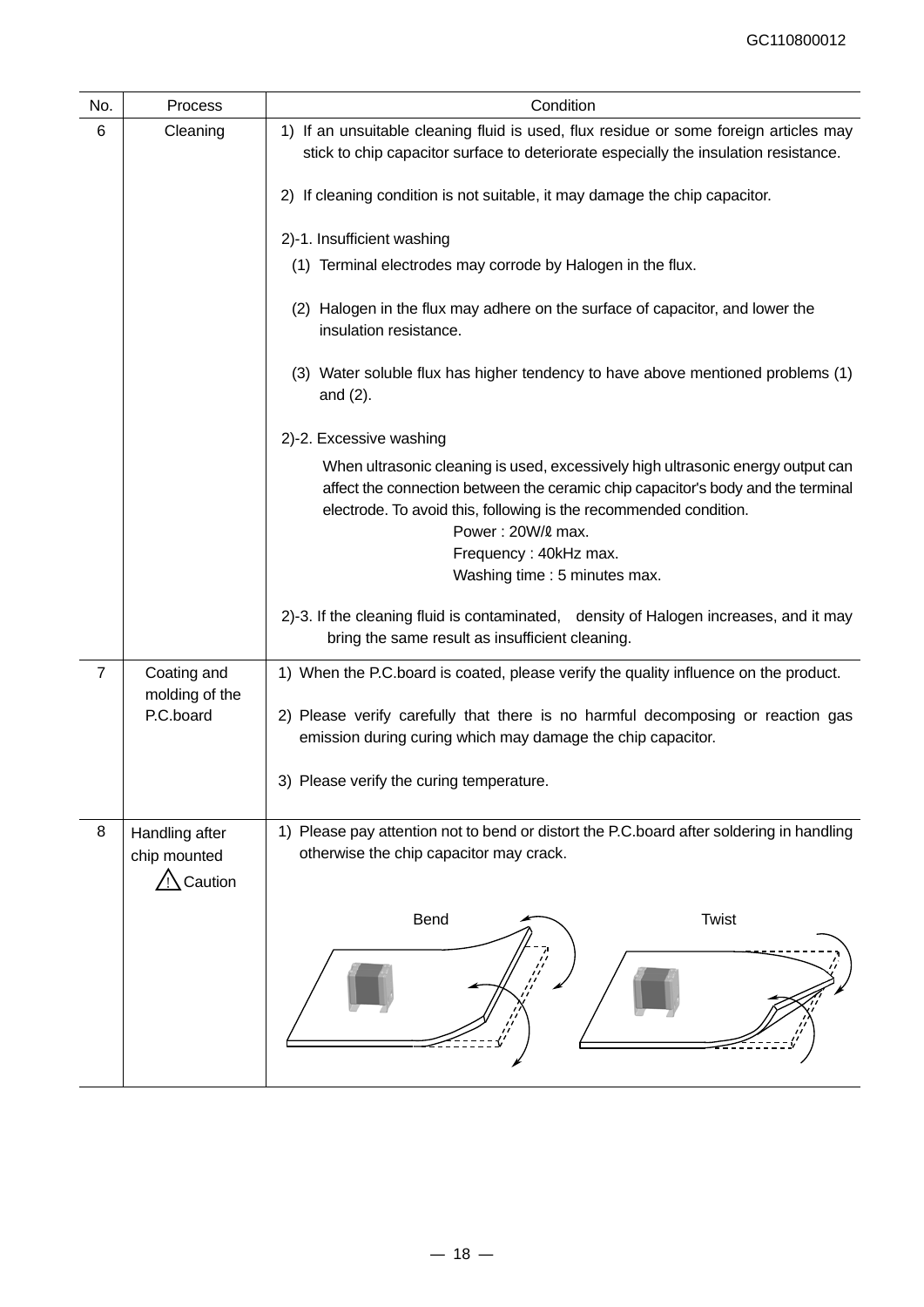| 8<br>Handling after<br>chip mounted<br>/ Caution<br>prevent inducing mechanical stress on the board.<br>(1) Example of a board cropping jig<br>the capacitor is compressive.<br>applied to the capacitor, which may cause cracks.<br>Outline of jig<br>Recommended<br>Direction of<br>Printed<br>load<br>circuit<br>V-groove<br>Printed<br>Load point<br>board<br>circuit<br>board<br>Components<br>Printed<br>circuit<br>board<br>Load point<br>Board<br>V-groove<br>Slot<br>Slot<br>cropping jig<br>Slot<br>(2) Example of a board cropping machine | Condition                                                                                                                                                                                                                                                                                                                                                                                                                                                                                                                                                                                       |  |  |  |  |  |  |
|-------------------------------------------------------------------------------------------------------------------------------------------------------------------------------------------------------------------------------------------------------------------------------------------------------------------------------------------------------------------------------------------------------------------------------------------------------------------------------------------------------------------------------------------------------|-------------------------------------------------------------------------------------------------------------------------------------------------------------------------------------------------------------------------------------------------------------------------------------------------------------------------------------------------------------------------------------------------------------------------------------------------------------------------------------------------------------------------------------------------------------------------------------------------|--|--|--|--|--|--|
|                                                                                                                                                                                                                                                                                                                                                                                                                                                                                                                                                       | 2) Printed circuit board cropping should not be carried out by hand, but by using the<br>proper tooling. Printed circuit board cropping should be carried out using a board<br>cropping jig as shown in the following figure or a board cropping apparatus to<br>Recommended example: The board should be pushed from the back side,<br>close to the cropping jig so that the board is not bent and the stress applied to<br>Unrecommended example: If the pushing point is far from the cropping jig and<br>the pushing direction is from the front side of the board, large tensile stress is |  |  |  |  |  |  |
|                                                                                                                                                                                                                                                                                                                                                                                                                                                                                                                                                       | Unrecommended                                                                                                                                                                                                                                                                                                                                                                                                                                                                                                                                                                                   |  |  |  |  |  |  |
|                                                                                                                                                                                                                                                                                                                                                                                                                                                                                                                                                       | Direction<br>of load<br>Components<br>,V-groove                                                                                                                                                                                                                                                                                                                                                                                                                                                                                                                                                 |  |  |  |  |  |  |
| capacitor.                                                                                                                                                                                                                                                                                                                                                                                                                                                                                                                                            | An outline of a printed circuit board cropping machine is shown below. The<br>top and bottom blades are aligned with one another along the lines with the<br>V-grooves on printed circuit board when cropping the board.<br>Unrecommended example: Misalignment of blade position between top and<br>bottom, right and left, or front and rear blades may cause a crack in the                                                                                                                                                                                                                  |  |  |  |  |  |  |
| Outline of machine                                                                                                                                                                                                                                                                                                                                                                                                                                                                                                                                    | Principle of operation                                                                                                                                                                                                                                                                                                                                                                                                                                                                                                                                                                          |  |  |  |  |  |  |
| Top<br>Printed circuit board<br>blade<br>D<br>V-groove<br>Printed circuit board                                                                                                                                                                                                                                                                                                                                                                                                                                                                       | Top blade<br>D<br><b>Bottom blade</b>                                                                                                                                                                                                                                                                                                                                                                                                                                                                                                                                                           |  |  |  |  |  |  |
|                                                                                                                                                                                                                                                                                                                                                                                                                                                                                                                                                       | Cross-section diagram                                                                                                                                                                                                                                                                                                                                                                                                                                                                                                                                                                           |  |  |  |  |  |  |
| Printed circuit board<br>V-groove                                                                                                                                                                                                                                                                                                                                                                                                                                                                                                                     | Top blade<br>Bottom blade                                                                                                                                                                                                                                                                                                                                                                                                                                                                                                                                                                       |  |  |  |  |  |  |
| Unrecommended                                                                                                                                                                                                                                                                                                                                                                                                                                                                                                                                         |                                                                                                                                                                                                                                                                                                                                                                                                                                                                                                                                                                                                 |  |  |  |  |  |  |
| Recommended<br>Top-bottom<br>Left-right<br>misalignment<br>misalignment<br>Top blade                                                                                                                                                                                                                                                                                                                                                                                                                                                                  | Front-rear<br>misalignment                                                                                                                                                                                                                                                                                                                                                                                                                                                                                                                                                                      |  |  |  |  |  |  |
| Top blade<br>Top blade<br>Board<br>Bottom blade<br>Bottom blade<br><b>Bottom blade</b>                                                                                                                                                                                                                                                                                                                                                                                                                                                                | Top blade<br>$\Omega$<br>Bottom blade                                                                                                                                                                                                                                                                                                                                                                                                                                                                                                                                                           |  |  |  |  |  |  |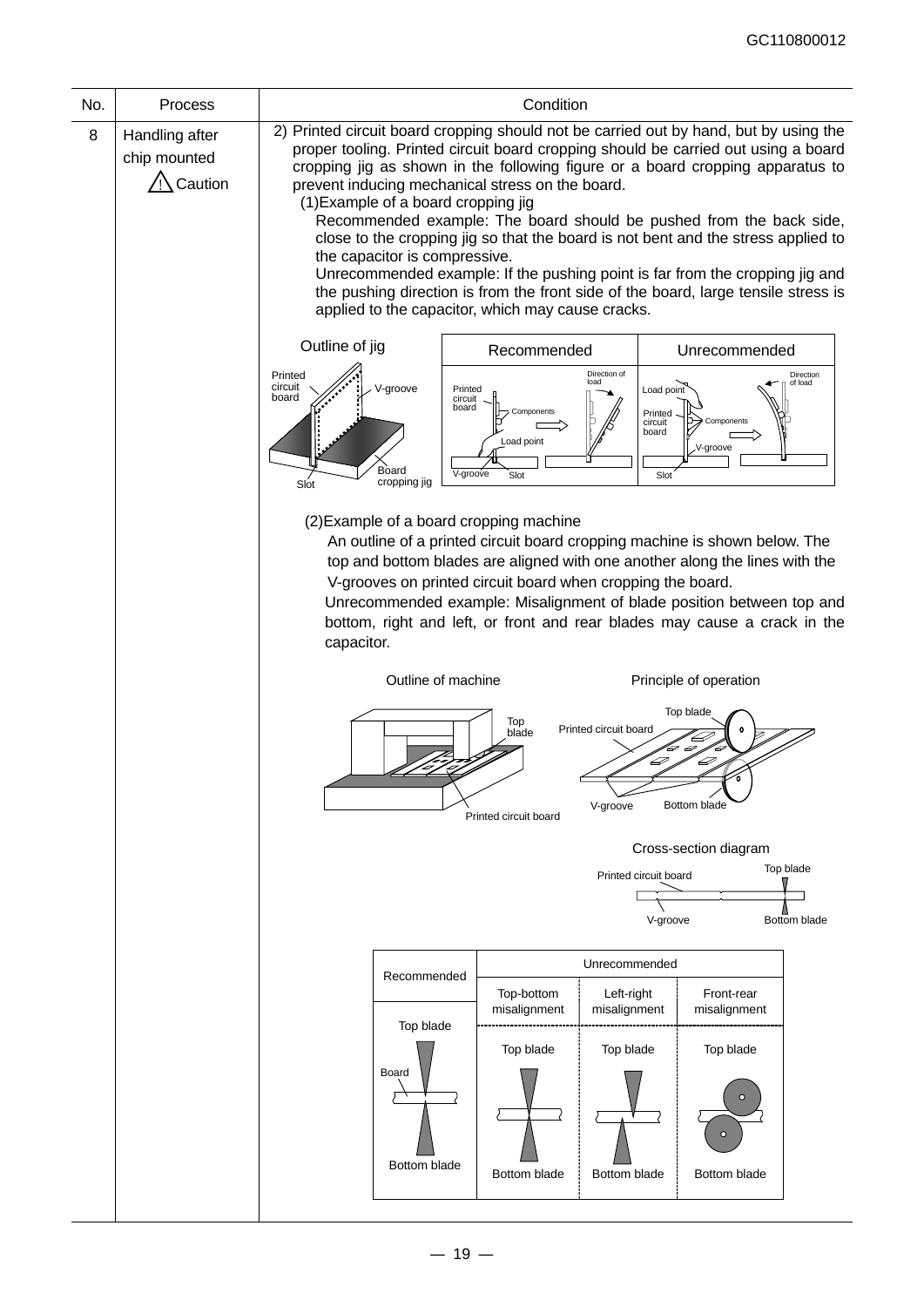| No.              | Process                                                       | Condition                                                                                                                                                                                                                                                                                                                                                                                          |                                                                                                                                                                                                                                                                                                                                                                                                                            |                          |  |  |  |  |
|------------------|---------------------------------------------------------------|----------------------------------------------------------------------------------------------------------------------------------------------------------------------------------------------------------------------------------------------------------------------------------------------------------------------------------------------------------------------------------------------------|----------------------------------------------------------------------------------------------------------------------------------------------------------------------------------------------------------------------------------------------------------------------------------------------------------------------------------------------------------------------------------------------------------------------------|--------------------------|--|--|--|--|
| 8                | Handling after<br>chip mounted<br>Caution                     | 3) When functional check of the P.C.board is performed, check pin pressure tends to<br>be adjusted higher for fear of loose contact. But if the pressure is excessive and<br>bend the P.C.board, it may crack the chip capacitor or peel the terminations off.<br>Please adjust the check pins not to bend the P.C.board.                                                                          |                                                                                                                                                                                                                                                                                                                                                                                                                            |                          |  |  |  |  |
|                  |                                                               | Recommended<br>Not recommended<br>Item                                                                                                                                                                                                                                                                                                                                                             |                                                                                                                                                                                                                                                                                                                                                                                                                            |                          |  |  |  |  |
|                  |                                                               | <b>Board</b><br>bending                                                                                                                                                                                                                                                                                                                                                                            | Termination<br>peeling<br>Check pin                                                                                                                                                                                                                                                                                                                                                                                        | Support pin<br>Check pin |  |  |  |  |
| $\boldsymbol{9}$ | Handling of loose                                             |                                                                                                                                                                                                                                                                                                                                                                                                    | 1) If dropped the chip capacitor may crack. Once dropped do not use it.                                                                                                                                                                                                                                                                                                                                                    | Especially,              |  |  |  |  |
|                  | chip capacitor                                                | the large case sized chip capacitor is tendency to have cracks easily, so please<br>handle with care.<br>Crack<br>Floor<br>2) Piling the P.C.board after mounting for storage or handling, the corner of the P.C.<br>board may hit the chip capacitor of another board to cause crack.<br>P.C.board<br>Crack<br>As per the estimated life and the estimated failure rate depend on the temperature |                                                                                                                                                                                                                                                                                                                                                                                                                            |                          |  |  |  |  |
| 10               | Estimated life and<br>estimated failure<br>rate of capacitors |                                                                                                                                                                                                                                                                                                                                                                                                    | and the voltage. This can be calculated by the equation described in JEITA<br>RCR-2335C Annex F (Informative) Calculation of the estimated lifetime and the<br>estimated failure rate (Voltage acceleration coefficient : 3 multiplication rule,<br>Temperature acceleration coefficient : 10°C rule)<br>The failure rate can be decreased by reducing the temperature and the voltage but<br>they will not be guaranteed. |                          |  |  |  |  |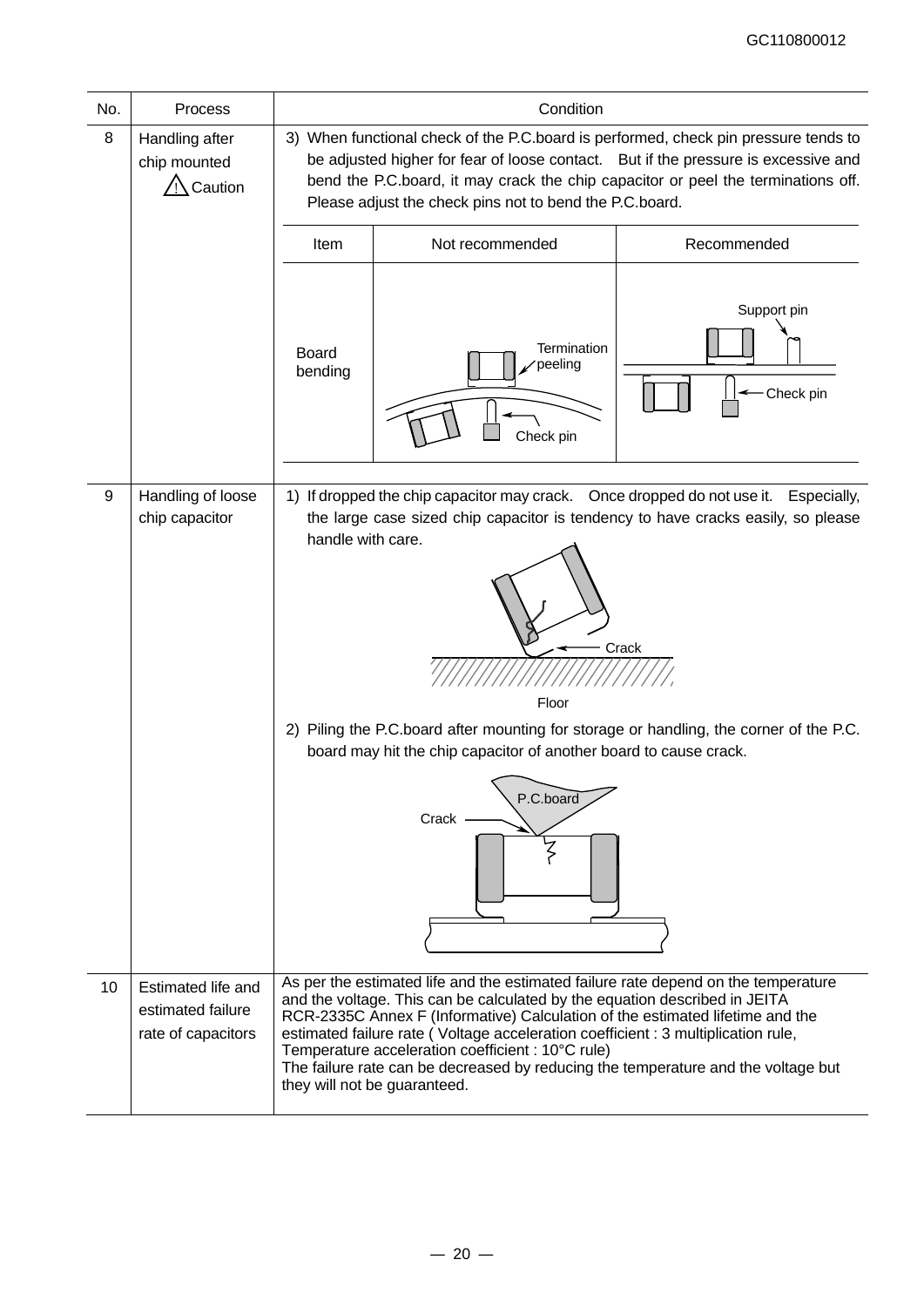| No. | Process                                     | Condition                                                                                                                                                                                                                                                                                                                                                                                                                                                                                                                                                                                                                                                                                                                                                                                                                                                                                                                                                                                                                                                                                                                                                                                                                                                                                                                                                                                                 |
|-----|---------------------------------------------|-----------------------------------------------------------------------------------------------------------------------------------------------------------------------------------------------------------------------------------------------------------------------------------------------------------------------------------------------------------------------------------------------------------------------------------------------------------------------------------------------------------------------------------------------------------------------------------------------------------------------------------------------------------------------------------------------------------------------------------------------------------------------------------------------------------------------------------------------------------------------------------------------------------------------------------------------------------------------------------------------------------------------------------------------------------------------------------------------------------------------------------------------------------------------------------------------------------------------------------------------------------------------------------------------------------------------------------------------------------------------------------------------------------|
| 11  | Caution during<br>operation of<br>equipment | A capacitor shall not be touched directly with bare hands during operation in<br>1)<br>order to avoid electric shock.<br>Electric energy held by the capacitor may be discharged through the human body<br>when touched with a bare hand.<br>Even when the equipment is off, a capacitor may stay charged. The capacitor<br>should be handled after being completely discharged using a resistor.                                                                                                                                                                                                                                                                                                                                                                                                                                                                                                                                                                                                                                                                                                                                                                                                                                                                                                                                                                                                         |
|     |                                             | 2) The terminals of a capacitor shall not be short-circuited by any accidental contact<br>with a conductive object. A capacitor shall not be exposed to a conductive liquid<br>such as an acid or alkali solution. A conductive object or liquid, such as acid and<br>alkali, between the terminals may lead to the breakdown of a capacitor due to<br>short circuit                                                                                                                                                                                                                                                                                                                                                                                                                                                                                                                                                                                                                                                                                                                                                                                                                                                                                                                                                                                                                                      |
|     |                                             | 3) Confirm that the environment to which the equipment will be exposed during<br>transportation and operation meets the specified conditions. Do not to use the<br>equipment in the following environments.<br>(1) Environment where a capacitor is spattered with water or oil<br>(2) Environment where a capacitor is exposed to direct sunlight<br>(3) Environment where a capacitor is exposed to Ozone, ultraviolet rays or<br>radiation<br>(4) Environment where a capacitor exposed to corrosive gas(e.g. hydrogen<br>sulfide, sulfur dioxide, chlorine. ammonia gas etc.)<br>(5) Environment where a capacitor exposed to vibration or mechanical shock<br>exceeding the specified limits.<br>(6) Atmosphere change with causes condensation                                                                                                                                                                                                                                                                                                                                                                                                                                                                                                                                                                                                                                                      |
| 12  | <b>Others</b><br>Caution                    | The products listed on this specification sheet are intended for use in general<br>electronic equipment (AV equipment, telecommunications equipment, home<br>appliances, amusement equipment, computer equipment, personal equipment, office<br>equipment, measurement equipment, industrial robots) under a normal operation and<br>use condition.<br>The products are not designed or warranted to meet the requirements of the<br>applications listed below, whose performance and/or quality require a more stringent<br>level of safety or reliability, or whose failure, malfunction or trouble could cause serious<br>damage to society, person or property. Please understand that we are not responsible<br>for any damage or liability caused by use of the products in any of the applications<br>below or for any other use exceeding the range or conditions set forth in this<br>specification sheet. If you intend to use the products in the applications listed below or<br>if you have special requirements exceeding the range or conditions set forth in this<br>specification, please contact us.<br>(1) Aerospace/Aviation equipment<br>(2) Transportation equipment (cars, electric trains, ships, etc.)<br>(3) Medical equipment (Excepting Pharmaceutical Affairs Law classification Class1, 2)<br>(4) Power-generation control equipment<br>(5) Atomic energy-related equipment |
|     |                                             | (6) Seabed equipment<br>(7) Transportation control equipment<br>(8) Public information-processing equipment<br>(9) Military equipment<br>(10) Electric heating apparatus, burning equipment<br>(11) Disaster prevention/crime prevention equipment<br>(12) Safety equipment<br>(13) Other applications that are not considered general-purpose applications<br>When designing your equipment even for general-purpose applications, you are kindly<br>requested to take into consideration securing protection circuit/device or providing<br>backup circuits in your equipment.                                                                                                                                                                                                                                                                                                                                                                                                                                                                                                                                                                                                                                                                                                                                                                                                                          |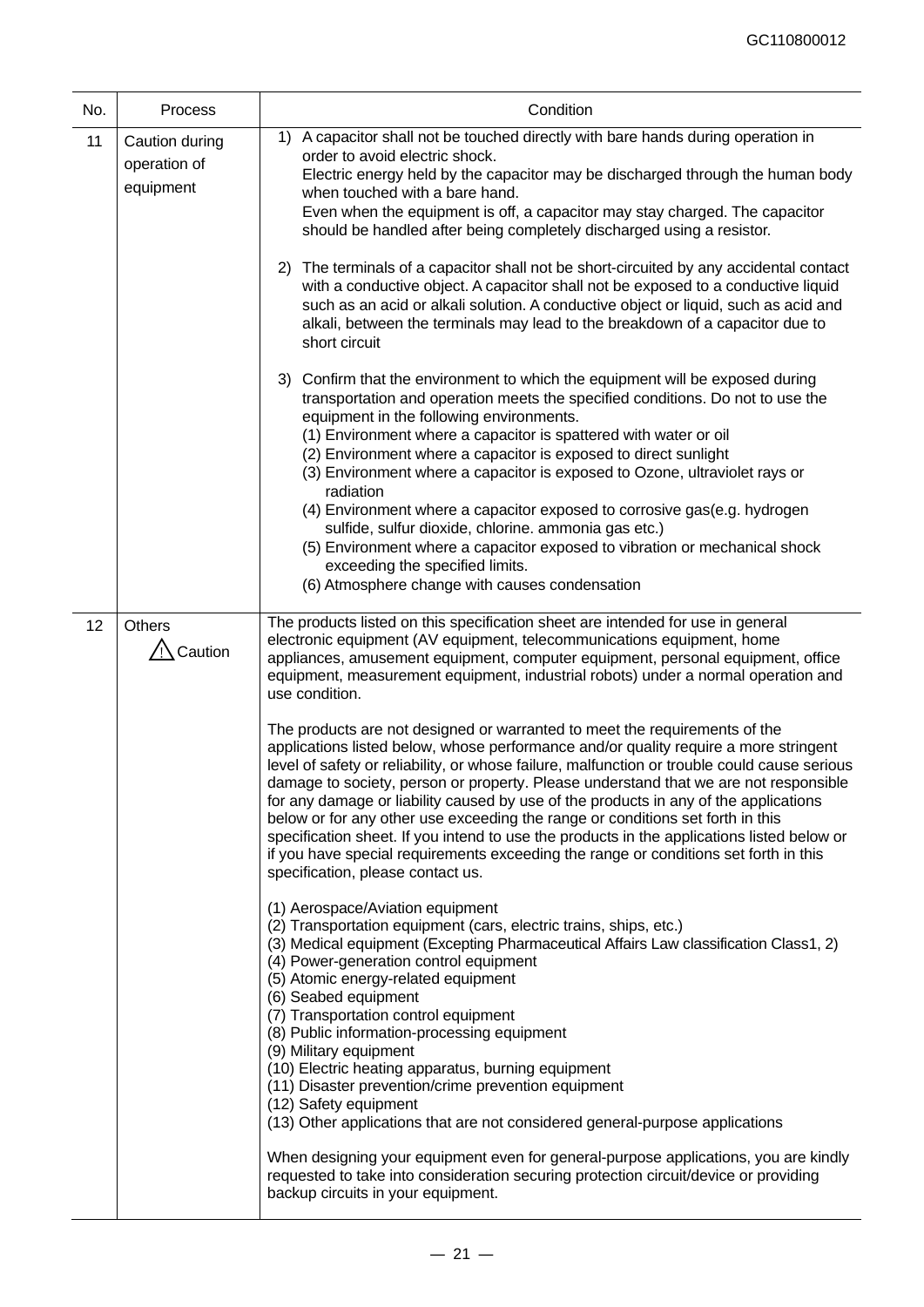# **11. TAPE PACKAGING SPECIFICATION**

### **1. CONSTRUCTION AND DIMENSION OF TAPING**

- 1-1. Dimensions of carrier tape According to Appendix 3.
- 1-2. Bulk part and leader of taping



- 1-3. Dimensions of reel According to Appendix 4.
- 1-4. Structure of taping



### **2. CHIP QUANTITY**

Please refer to detail page on TDK web.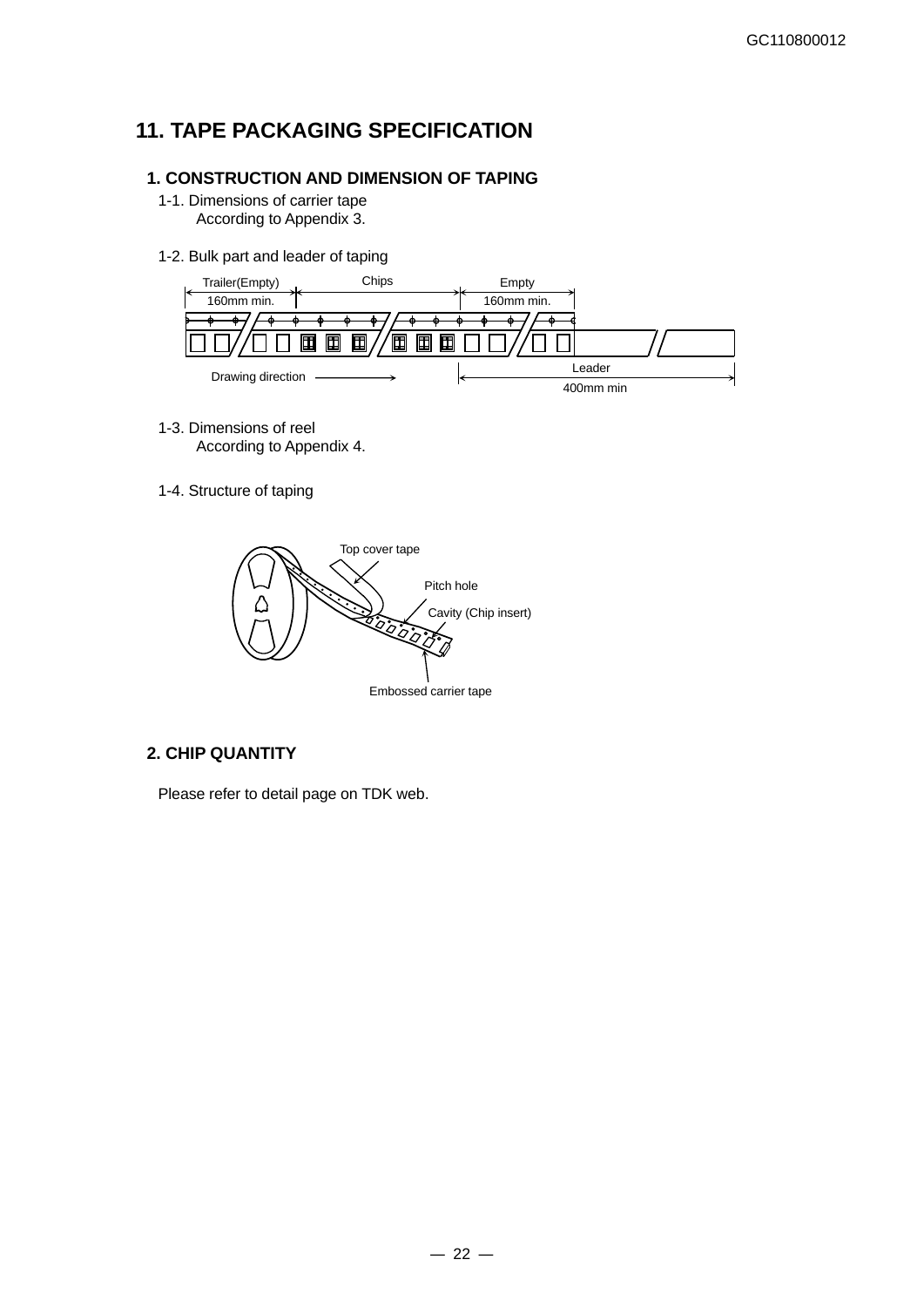### **3. PERFORMANCE SPECIFICATIONS**

3-1. Fixing peeling strength (top cover tape)

#### 0.05N < Peeling strength < 0.7N



- 3-2. Carrier tape shall be flexible enough to be wound around a minimum radius of 30mm with components in tape.
- 3-3. The missing of components shall be less than 0.1%
- 3-4. Components shall not stick to fixing tape.
- 3-5. When removing the cover tape, there shall not be difficulties by unfitting clearance gap, burrs and crushes of cavities. Also the sprocket holes shall not be covered by absorbing dust into the suction nozzle.